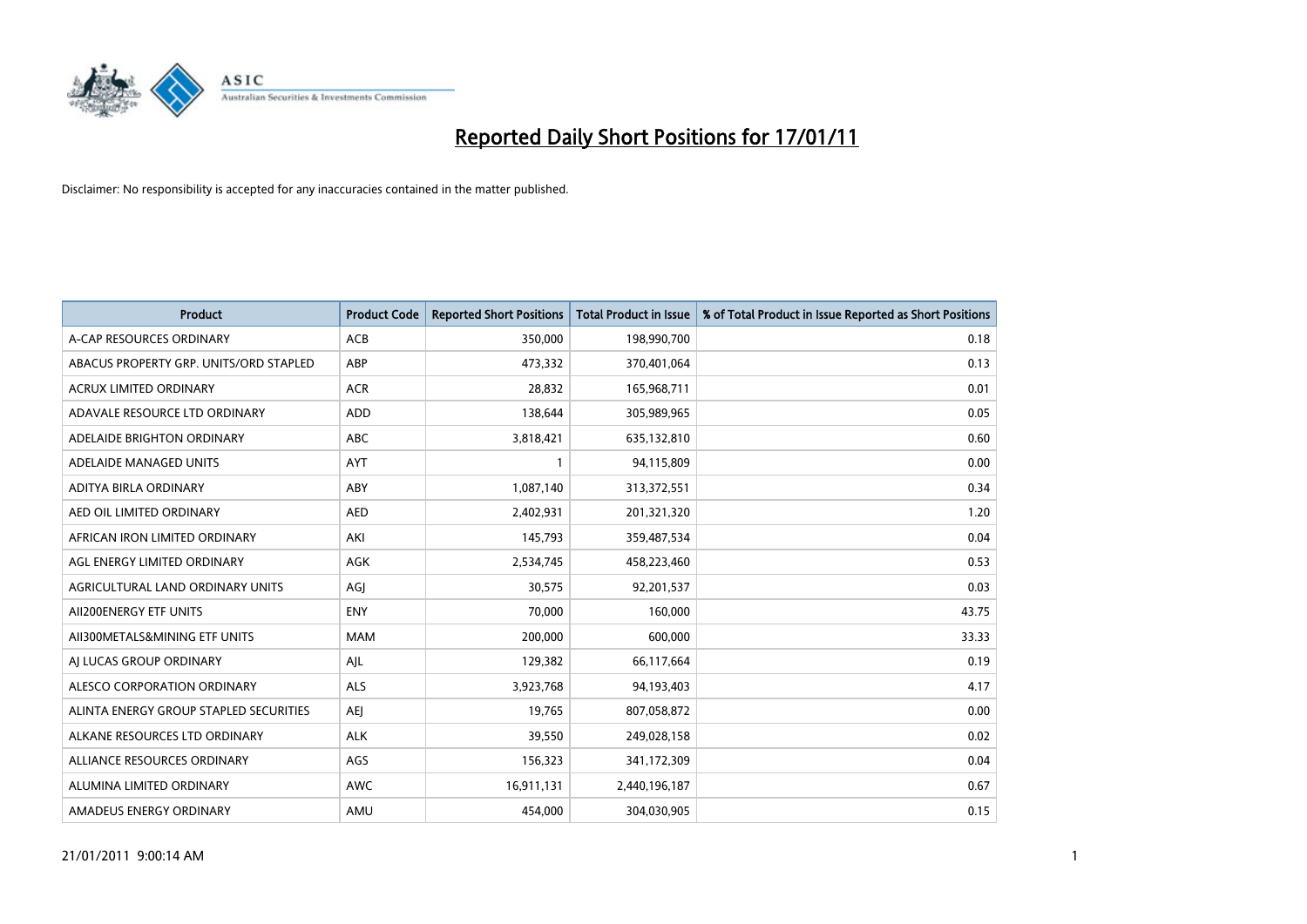

| Product                                 | <b>Product Code</b> | <b>Reported Short Positions</b> | <b>Total Product in Issue</b> | % of Total Product in Issue Reported as Short Positions |
|-----------------------------------------|---------------------|---------------------------------|-------------------------------|---------------------------------------------------------|
| AMALGAMATED HOLDINGS ORDINARY           | <b>AHD</b>          | 24                              | 157,396,607                   | 0.00                                                    |
| AMCOR LIMITED ORDINARY                  | <b>AMC</b>          | 2,564,074                       | 1,225,440,483                 | 0.19                                                    |
| AMP CAPITAL CHINA ORDINARY UNITS        | <b>AGF</b>          | 65,310                          | 337,034,455                   | 0.02                                                    |
| AMP LIMITED ORDINARY                    | AMP                 | 17,187,904                      | 2,094,424,200                 | 0.76                                                    |
| AMPELLA MINING ORDINARY                 | <b>AMX</b>          | 444.581                         | 201,225,108                   | 0.21                                                    |
| ANSELL LIMITED ORDINARY                 | <b>ANN</b>          | 3,120,088                       | 133,007,903                   | 2.35                                                    |
| ANTARES ENERGY LTD ORDINARY             | AZZ                 | 26,174                          | 299,333,110                   | 0.00                                                    |
| ANZ BANKING GRP LTD ORDINARY            | ANZ                 | 3,651,743                       | 2,595,984,659                 | 0.14                                                    |
| APA GROUP STAPLED SECURITIES            | <b>APA</b>          | 7,074,485                       | 551,689,118                   | 1.29                                                    |
| APEX MINERALS NL ORDINARY               | <b>AXM</b>          | 885.146                         | 3,567,819,915                 | 0.02                                                    |
| APN EUROPEAN RETAIL UNITS STAPLED SEC.  | <b>AEZ</b>          | 11,832                          | 544,910,660                   | 0.00                                                    |
| APN NEWS & MEDIA ORDINARY               | <b>APN</b>          | 16,419,164                      | 606,084,019                   | 2.71                                                    |
| APOLLO GAS LIMITED ORDINARY             | <b>AZO</b>          | 375,000                         | 90,400,136                    | 0.41                                                    |
| AQUARIUS PLATINUM. ORDINARY             | <b>AOP</b>          | 3,116,442                       | 463,241,295                   | 0.66                                                    |
| AQUILA RESOURCES ORDINARY               | <b>AQA</b>          | 2,236,675                       | 374,314,049                   | 0.62                                                    |
| ARAFURA RESOURCE LTD ORDINARY           | <b>ARU</b>          | 3,716,134                       | 367,855,342                   | 1.01                                                    |
| ARB CORPORATION ORDINARY                | <b>ARP</b>          | 52,437                          | 72,481,302                    | 0.07                                                    |
| ARDENT LEISURE GROUP STAPLED SECURITIES | AAD                 | 2,124,615                       | 312,836,274                   | 0.69                                                    |
| ARISTOCRAT LEISURE ORDINARY             | <b>ALL</b>          | 26,087,960                      | 533,983,910                   | 4.87                                                    |
| ASCIANO LIMITED ORDINARY                | <b>AIO</b>          | 26,491,039                      | 2,926,103,883                 | 0.92                                                    |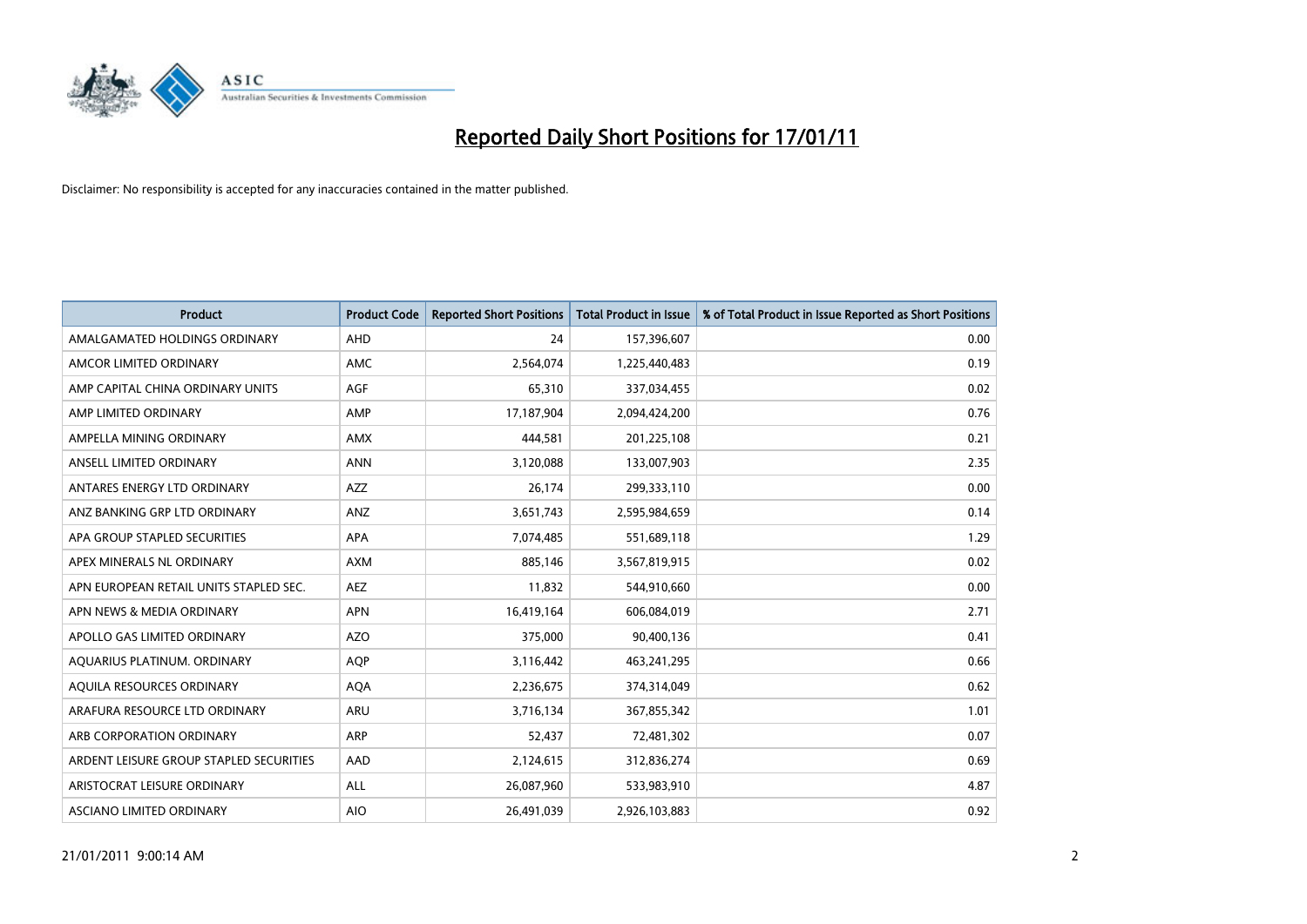

| <b>Product</b>                            | <b>Product Code</b> | <b>Reported Short Positions</b> | <b>Total Product in Issue</b> | % of Total Product in Issue Reported as Short Positions |
|-------------------------------------------|---------------------|---------------------------------|-------------------------------|---------------------------------------------------------|
| ASG GROUP LIMITED ORDINARY                | ASZ                 | 6,170                           | 168,247,718                   | 0.00                                                    |
| ASPEN GROUP ORD/UNITS STAPLED             | <b>APZ</b>          | 1,277,299                       | 588,269,075                   | 0.21                                                    |
| ASPIRE MINING LTD ORDINARY                | <b>AKM</b>          | 42,884                          | 383,673,344                   | 0.01                                                    |
| ASTRO JAP PROP GROUP STAPLED SEC. DEF SET | <b>AJADC</b>        | 49,051                          | 50,821,217                    | 0.10                                                    |
| ASX LIMITED ORDINARY                      | <b>ASX</b>          | 1,081,908                       | 175,136,729                   | 0.62                                                    |
| ATLANTIC LIMITED ORDINARY                 | ATI                 | 426,787                         | 110,273,778                   | 0.39                                                    |
| ATLAS IRON LIMITED ORDINARY               | <b>AGO</b>          | 8,045,159                       | 547,089,119                   | 1.44                                                    |
| AUCKLAND INTERNATION ORDINARY             | <b>AIA</b>          | 121,987                         | 1,317,998,787                 | 0.01                                                    |
| AURORA OIL & GAS ORDINARY                 | <b>AUT</b>          | 1,026,535                       | 380,037,862                   | 0.27                                                    |
| AUSDRILL LIMITED ORDINARY                 | <b>ASL</b>          | 106,103                         | 262,867,240                   | 0.04                                                    |
| AUSENCO LIMITED ORDINARY                  | <b>AAX</b>          | 4,330,493                       | 122,427,576                   | 3.52                                                    |
| <b>AUSTAL LIMITED ORDINARY</b>            | ASB                 | 180,630                         | 188,069,638                   | 0.08                                                    |
| AUSTAR UNITED ORDINARY                    | <b>AUN</b>          | 13,957,097                      | 1,271,357,418                 | 1.09                                                    |
| AUSTBROKERS HOLDINGS ORDINARY             | <b>AUB</b>          | 5                               | 54,339,433                    | 0.00                                                    |
| AUSTEREO GROUP LTD. ORDINARY              | <b>AEO</b>          | 248                             | 344,783,708                   | 0.00                                                    |
| AUSTIN ENGINEERING ORDINARY               | ANG                 | 20,447                          | 71,614,403                    | 0.02                                                    |
| <b>AUSTRALAND ASSETS ASSETS</b>           | <b>AAZPB</b>        | 1,168                           | 2,750,000                     | 0.04                                                    |
| AUSTRALAND PROPERTY STAPLED SECURITY      | <b>ALZ</b>          | 2,471,010                       | 576,837,197                   | 0.42                                                    |
| AUSTRALIAN AGRICULT, ORDINARY             | <b>AAC</b>          | 4,324,185                       | 264,264,459                   | 1.62                                                    |
| AUSTRALIAN EDUCATION UNITS                | <b>AEU</b>          | 625.000                         | 134,973,383                   | 0.46                                                    |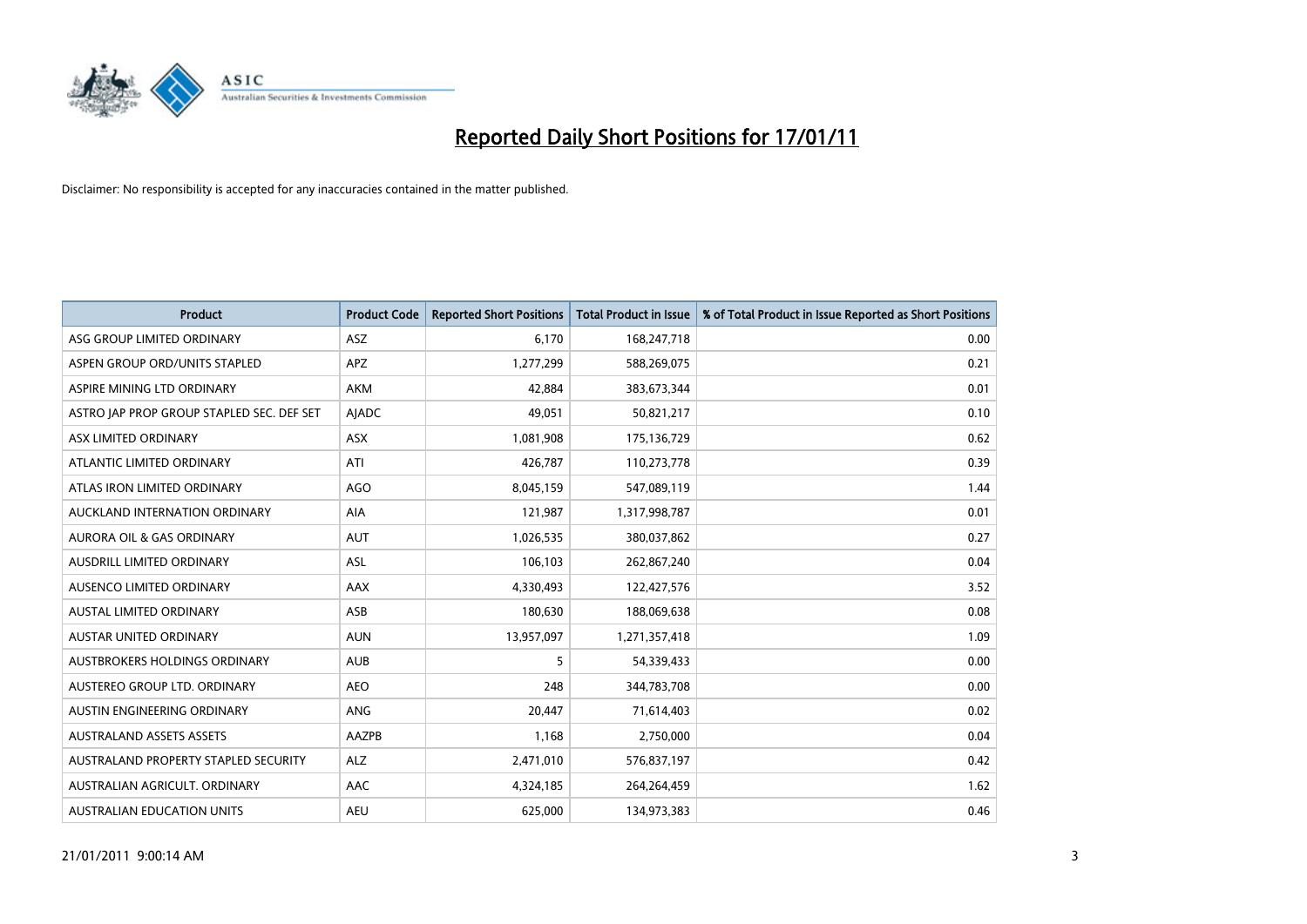

| Product                               | <b>Product Code</b> | <b>Reported Short Positions</b> | <b>Total Product in Issue</b> | % of Total Product in Issue Reported as Short Positions |
|---------------------------------------|---------------------|---------------------------------|-------------------------------|---------------------------------------------------------|
| AUSTRALIAN INFRASTR. UNITS/ORDINARY   | <b>AIX</b>          | 367,517                         | 620,733,944                   | 0.07                                                    |
| AUSTRALIAN MINES LTD ORDINARY         | <b>AUZ</b>          | 1,400,000                       | 349,083,108                   | 0.40                                                    |
| AUSTRALIAN PHARM, ORDINARY            | API                 | 718,023                         | 488,115,883                   | 0.14                                                    |
| AUTOMOTIVE HOLDINGS ORDINARY          | <b>AHE</b>          | 519,940                         | 226,387,577                   | 0.22                                                    |
| AVEXA LIMITED ORDINARY                | <b>AVX</b>          | 243,657                         | 847,688,779                   | 0.03                                                    |
| AVOCA RESOURCES ORDINARY              | <b>AVO</b>          | 593,781                         | 303,239,660                   | 0.20                                                    |
| AWE LIMITED ORDINARY                  | <b>AWE</b>          | 5,265,242                       | 521,871,941                   | 1.01                                                    |
| AXA ASIA PACIFIC ORDINARY             | <b>AXA</b>          | 965,556                         | 2,067,095,545                 | 0.04                                                    |
| AZUMAH RESOURCES ORDINARY             | <b>AZM</b>          | 3,604                           | 271,946,055                   | 0.00                                                    |
| <b>BANDANNA ENERGY ORDINARY</b>       | <b>BND</b>          | 24,000                          | 424,995,482                   | 0.01                                                    |
| BANK OF QUEENSLAND. ORDINARY          | <b>BOQ</b>          | 1,785,408                       | 222,072,957                   | 0.82                                                    |
| <b>BANNERMAN RESOURCES ORDINARY</b>   | <b>BMN</b>          | 193,881                         | 234,435,934                   | 0.08                                                    |
| <b>BASS STRAIT OIL CO ORDINARY</b>    | <b>BAS</b>          | 1,482                           | 291,030,250                   | 0.00                                                    |
| <b>BATHURST RESOURCES ORDINARY</b>    | <b>BTU</b>          | 3,306,239                       | 608,890,044                   | 0.54                                                    |
| <b>BAUXITE RESOURCE LTD ORDINARY</b>  | <b>BAU</b>          | 35,697                          | 234,379,896                   | 0.02                                                    |
| <b>BC IRON LIMITED ORDINARY</b>       | <b>BCI</b>          | 15,339                          | 92,561,000                    | 0.02                                                    |
| <b>BEACH ENERGY LIMITED ORDINARY</b>  | <b>BPT</b>          | 3,467,036                       | 1,099,021,290                 | 0.32                                                    |
| BEADELL RESOURCE LTD ORDINARY         | <b>BDR</b>          | 146,905                         | 622,007,828                   | 0.03                                                    |
| BENDIGO AND ADELAIDE ORDINARY         | <b>BEN</b>          | 6,075,505                       | 357,615,138                   | 1.68                                                    |
| BENDIGO AND ADELAIDE RESET PREFERENCE | <b>BENPB</b>        | 135,205                         | 900,000                       | 15.02                                                   |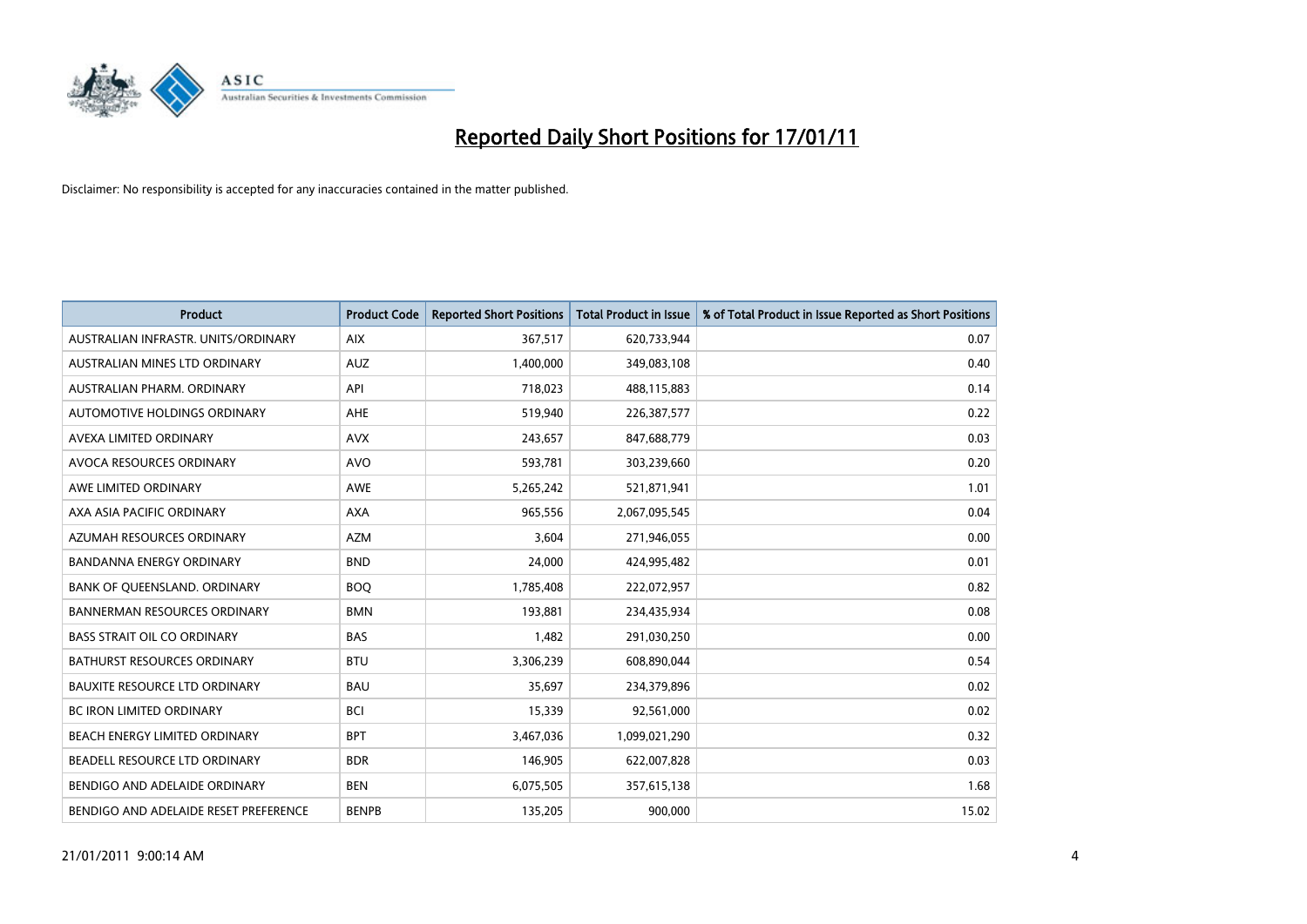

| <b>Product</b>                           | <b>Product Code</b> | <b>Reported Short Positions</b> | <b>Total Product in Issue</b> | % of Total Product in Issue Reported as Short Positions |
|------------------------------------------|---------------------|---------------------------------|-------------------------------|---------------------------------------------------------|
| BERKELEY RESOURCES ORDINARY              | <b>BKY</b>          | 89,518                          | 141,935,898                   | 0.06                                                    |
| BHP BILLITON LIMITED ORDINARY            | <b>BHP</b>          | 22,784,645                      | 3,356,081,497                 | 0.66                                                    |
| <b>BILLABONG ORDINARY</b>                | <b>BBG</b>          | 9,913,054                       | 253,613,826                   | 3.88                                                    |
| <b>BIOTA HOLDINGS ORDINARY</b>           | <b>BTA</b>          | 1,863,145                       | 180,805,565                   | 1.03                                                    |
| <b>BISALLOY STEEL ORDINARY</b>           | <b>BIS</b>          | 84,480                          | 216,455,965                   | 0.04                                                    |
| BKI INVESTMENT LTD ORDINARY              | <b>BKI</b>          | 508                             | 420,919,092                   | 0.00                                                    |
| <b>BLACKTHORN RESOURCES ORDINARY</b>     | <b>BTR</b>          | 35,848                          | 106,885,300                   | 0.03                                                    |
| <b>BLUESCOPE STEEL LTD ORDINARY</b>      | <b>BSL</b>          | 36,493,190                      | 1,842,207,385                 | 1.98                                                    |
| <b>BOART LONGYEAR ORDINARY</b>           | <b>BLY</b>          | 1,474,654                       | 461,163,412                   | 0.30                                                    |
| <b>BOOM LOGISTICS ORDINARY</b>           | <b>BOL</b>          | 355,496                         | 461,500,712                   | 0.07                                                    |
| <b>BORAL LIMITED, ORDINARY</b>           | <b>BLD</b>          | 28,337,951                      | 724,446,767                   | 3.93                                                    |
| BOTSWANA METALS LTD ORDINARY             | <b>BML</b>          | 7,000                           | 106,421,094                   | 0.01                                                    |
| <b>BOW ENERGY LIMITED ORDINARY</b>       | <b>BOW</b>          | 129,779                         | 348,972,041                   | 0.03                                                    |
| <b>BRADKEN LIMITED ORDINARY</b>          | <b>BKN</b>          | 785,813                         | 139,639,929                   | 0.59                                                    |
| <b>BRAMBLES LIMITED ORDINARY</b>         | <b>BXB</b>          | 11,600,668                      | 1,450,666,570                 | 0.77                                                    |
| <b>BREVILLE GROUP LTD ORDINARY</b>       | <b>BRG</b>          | 2.740                           | 129,615,322                   | 0.00                                                    |
| <b>BRICKWORKS LIMITED ORDINARY</b>       | <b>BKW</b>          | 17,336                          | 147,567,333                   | 0.01                                                    |
| <b>BROCKMAN RESOURCES ORDINARY</b>       | <b>BRM</b>          | 211,280                         | 144,793,151                   | 0.15                                                    |
| BT INVESTMENT MNGMNT ORDINARY            | <b>BTT</b>          | 543,620                         | 160,000,000                   | 0.34                                                    |
| <b>BUNNINGS WAREHOUSE ORDINARY UNITS</b> | <b>BWP</b>          | 1,129,912                       | 427,042,646                   | 0.26                                                    |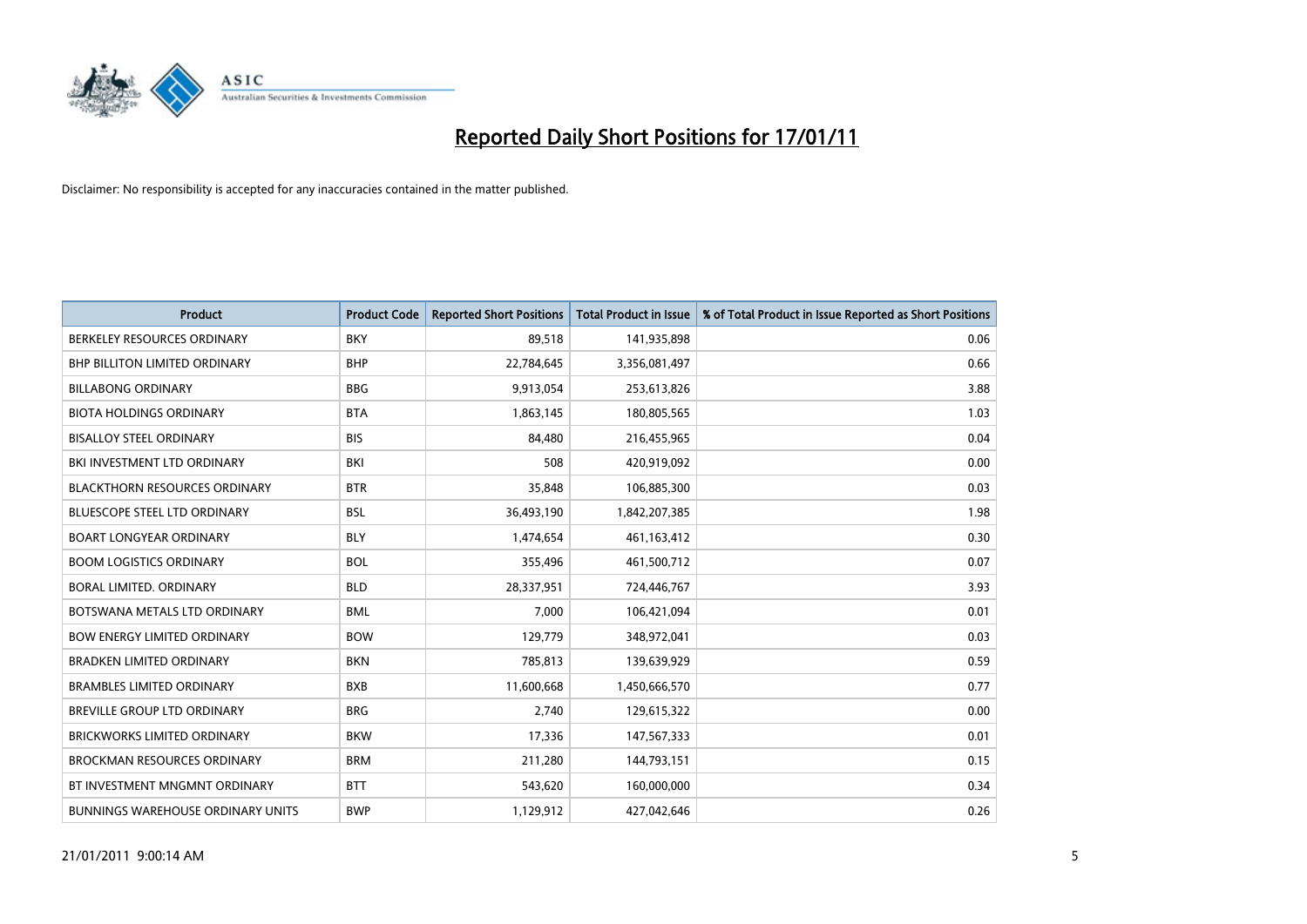

| <b>Product</b>                                | <b>Product Code</b> | <b>Reported Short Positions</b> | <b>Total Product in Issue</b> | % of Total Product in Issue Reported as Short Positions |
|-----------------------------------------------|---------------------|---------------------------------|-------------------------------|---------------------------------------------------------|
| <b>BURU ENERGY ORDINARY</b>                   | <b>BRU</b>          | 155,589                         | 182,780,549                   | 0.09                                                    |
| CABCHARGE AUSTRALIA ORDINARY                  | CAB                 | 1,150,597                       | 120,437,014                   | 0.96                                                    |
| CALTEX AUSTRALIA ORDINARY                     | <b>CTX</b>          | 5,369,576                       | 270,000,000                   | 1.99                                                    |
| CAMPBELL BROTHERS ORDINARY                    | <b>CPB</b>          | 58,769                          | 67,503,411                    | 0.09                                                    |
| CAPE LAMBERT RES LTD ORDINARY                 | <b>CFE</b>          | 1,127,831                       | 584,125,691                   | 0.18                                                    |
| <b>CARBON ENERGY ORDINARY</b>                 | <b>CNX</b>          | 570,531                         | 640,569,620                   | 0.09                                                    |
| <b>CARDNO LIMITED ORDINARY</b>                | CDD                 | 7,574                           | 106,250,491                   | 0.01                                                    |
| CARNARVON PETROLEUM ORDINARY                  | <b>CVN</b>          | 1,620,469                       | 687,820,634                   | 0.24                                                    |
| CARNEGIE WAVE ENERGY ORDINARY                 | <b>CWE</b>          | 83,000                          | 859,087,627                   | 0.01                                                    |
| <b>CARPATHIAN RESOURCES ORDINARY</b>          | <b>CPN</b>          | 75,000                          | 265,533,501                   | 0.03                                                    |
| CARPENTARIA EXP. LTD ORDINARY                 | CAP                 | 9,777                           | 94,341,301                    | 0.01                                                    |
| CARSALES.COM LTD ORDINARY                     | <b>CRZ</b>          | 3,557,593                       | 234,073,300                   | 1.52                                                    |
| CASH CONVERTERS ORD/DIV ACCESS                | CCV                 | 69,244                          | 379,761,025                   | 0.01                                                    |
| <b>CASPIAN OIL &amp; GAS ORDINARY</b>         | CIG                 | 50,000                          | 1,331,500,513                 | 0.00                                                    |
| CATALPA RESOURCES ORDINARY                    | CAH                 | 90,476                          | 162,832,907                   | 0.06                                                    |
| CEC GROUP LIMITED ORDINARY                    | <b>CEG</b>          | 1,750                           | 79,662,662                    | 0.00                                                    |
| <b>CELLNET GROUP ORDINARY</b>                 | <b>CLT</b>          | 1,342                           | 69,875,723                    | 0.00                                                    |
| CENTRAL PETROLEUM ORDINARY                    | <b>CTP</b>          | 11,455                          | 982,298,842                   | 0.00                                                    |
| <b>CENTRO PROPERTIES UNITS/ORD STAPLED</b>    | <b>CNP</b>          | 331,574                         | 972,414,514                   | 0.03                                                    |
| <b>CENTRO RETAIL GROUP STAPLED SECURITIES</b> | <b>CER</b>          | 770.843                         | 2,286,399,424                 | 0.03                                                    |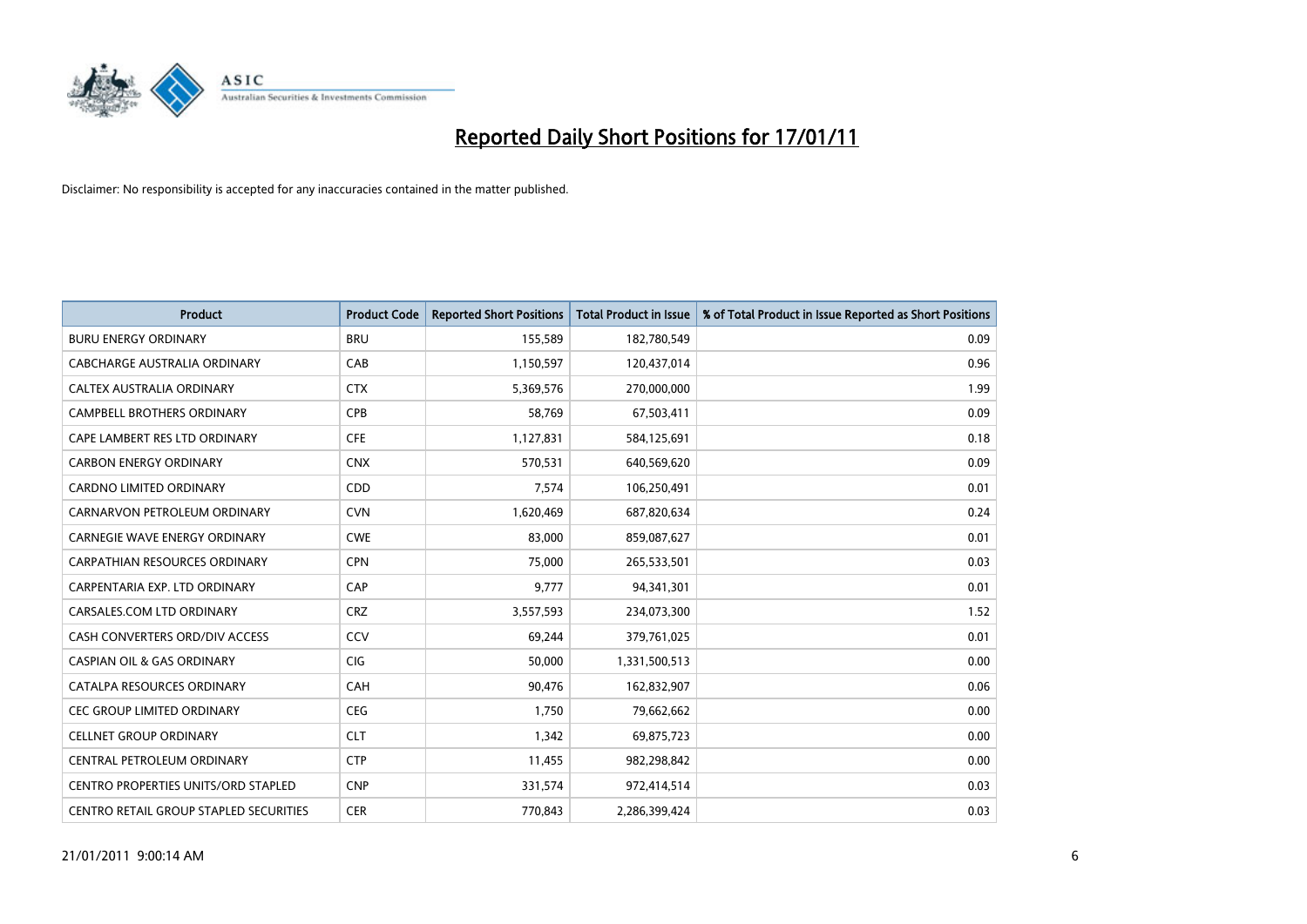

| <b>Product</b>                          | <b>Product Code</b> | <b>Reported Short Positions</b> | <b>Total Product in Issue</b> | % of Total Product in Issue Reported as Short Positions |
|-----------------------------------------|---------------------|---------------------------------|-------------------------------|---------------------------------------------------------|
| <b>CERAMIC FUEL CELLS ORDINARY</b>      | <b>CFU</b>          | 536,701                         | 1,201,353,566                 | 0.04                                                    |
| CFS RETAIL PROPERTY UNITS               | <b>CFX</b>          | 33,075,745                      | 2,825,628,530                 | 1.19                                                    |
| <b>CGA MINING LIMITED ORDINARY</b>      | <b>CGX</b>          | 50,000                          | 333,265,726                   | 0.02                                                    |
| CHALICE GOLD MINES ORDINARY             | <b>CHN</b>          | 42,911                          | 211,455,886                   | 0.02                                                    |
| CHALLENGER DIV.PRO. STAPLED UNITS       | <b>CDI</b>          | 74,831                          | 913,426,007                   | 0.00                                                    |
| CHALLENGER INFRAST. STAPLED UNITS       | <b>CIF</b>          | 8,740                           | 316,223,785                   | 0.00                                                    |
| <b>CHALLENGER LIMITED ORDINARY</b>      | <b>CGF</b>          | 6,059,288                       | 501,959,841                   | 1.21                                                    |
| <b>CHANDLER MACLEOD LTD ORDINARY</b>    | <b>CMG</b>          | 24,970                          | 422,031,685                   | 0.00                                                    |
| CHARTER HALL GROUP STAPLED US PROHIBIT. | <b>CHC</b>          | 224,567                         | 306,341,814                   | 0.07                                                    |
| <b>CHARTER HALL OFFICE UNIT</b>         | CQ <sub>O</sub>     | 1,646,205                       | 493,319,730                   | 0.33                                                    |
| <b>CHARTER HALL RETAIL UNITS</b>        | CQR                 | 374,877                         | 305,810,723                   | 0.12                                                    |
| CHEMGENEX PHARMACEUT ORDINARY           | <b>CXS</b>          | 195,195                         | 283,348,870                   | 0.07                                                    |
| CITADEL RESOURCE GRP ORDINARY           | CGG                 | 1,680,531                       | 2,420,045,889                 | 0.07                                                    |
| CITIGOLD CORP LTD ORDINARY              | <b>CTO</b>          | 940,285                         | 1,040,278,301                 | 0.09                                                    |
| <b>CLOUGH LIMITED ORDINARY</b>          | <b>CLO</b>          | 463,133                         | 770,906,269                   | 0.05                                                    |
| <b>COAL &amp; ALLIED ORDINARY</b>       | <b>CNA</b>          | 13,026                          | 86,584,735                    | 0.01                                                    |
| COAL OF AFRICA LTD ORDINARY             | <b>CZA</b>          | 2,136,917                       | 530,514,663                   | 0.40                                                    |
| COALSPUR MINES LTD ORDINARY             | <b>CPL</b>          | 2,449,637                       | 484,329,575                   | 0.51                                                    |
| COCA-COLA AMATIL ORDINARY               | <b>CCL</b>          | 2,828,668                       | 756,003,067                   | 0.37                                                    |
| COCHLEAR LIMITED ORDINARY               | <b>COH</b>          | 998,149                         | 56,669,257                    | 1.77                                                    |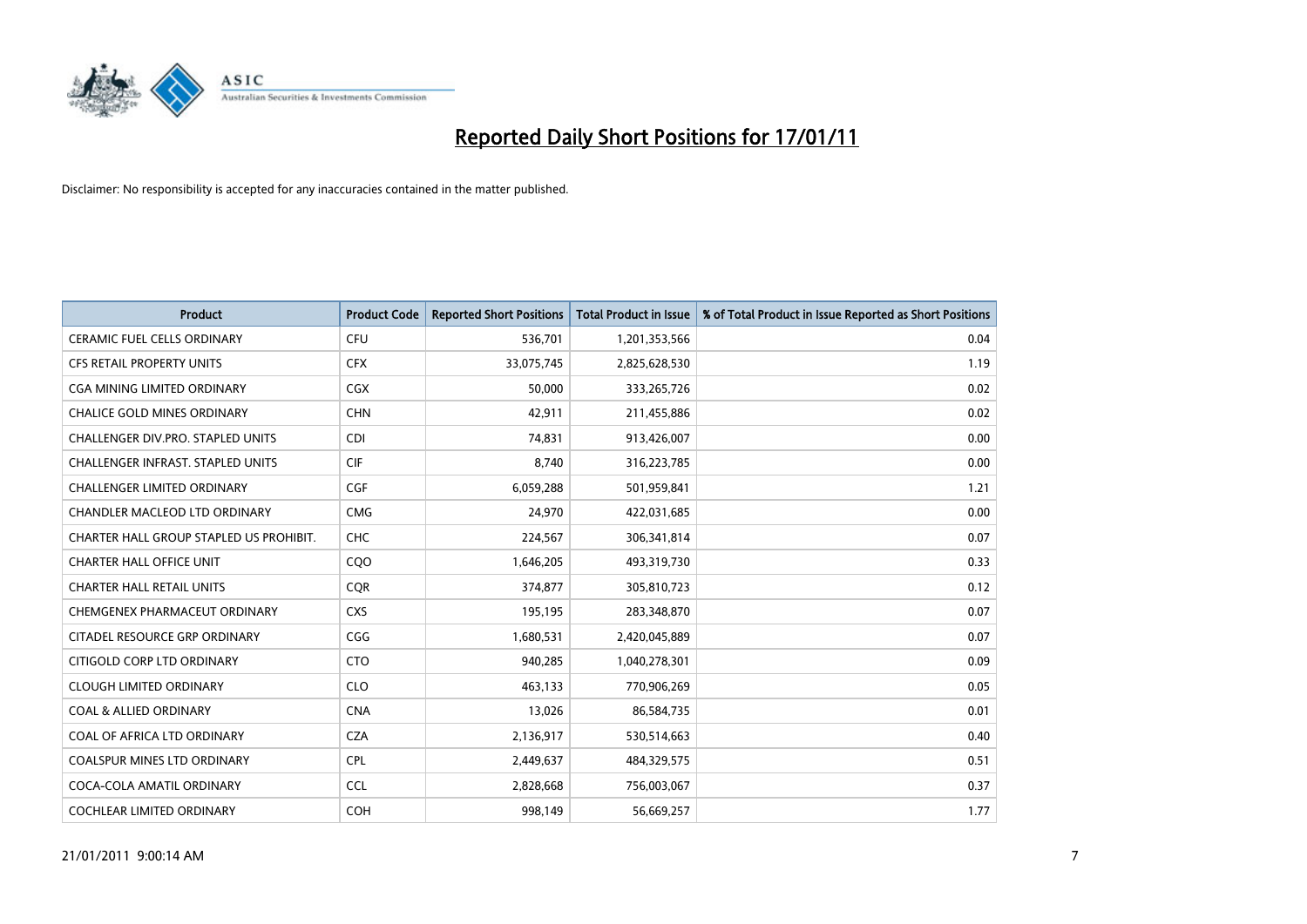

| <b>Product</b>                           | <b>Product Code</b> | <b>Reported Short Positions</b> | Total Product in Issue | % of Total Product in Issue Reported as Short Positions |
|------------------------------------------|---------------------|---------------------------------|------------------------|---------------------------------------------------------|
| <b>COCKATOO COAL ORDINARY</b>            | <b>COK</b>          | 1,500,001                       | 1,016,096,908          | 0.15                                                    |
| <b>COFFEY INTERNATIONAL ORDINARY</b>     | <b>COF</b>          | 31,225                          | 132,577,523            | 0.02                                                    |
| COMMONWEALTH BANK, ORDINARY              | <b>CBA</b>          | 13,695,876                      | 1,548,907,074          | 0.87                                                    |
| <b>COMMONWEALTH PROP ORDINARY UNITS</b>  | CPA                 | 14,076,336                      | 2,449,599,711          | 0.60                                                    |
| <b>COMPASS RESOURCES ORDINARY</b>        | <b>CMR</b>          | 160,952                         | 147,402,920            | 0.11                                                    |
| <b>COMPUTERSHARE LTD ORDINARY</b>        | <b>CPU</b>          | 5,046,421                       | 555,664,059            | 0.89                                                    |
| <b>CONNECTEAST GROUP STAPLED</b>         | <b>CEU</b>          | 45,762,500                      | 3,940,145,951          | 1.17                                                    |
| CONSOLIDATED MEDIA. ORDINARY             | <b>CMI</b>          | 2,117,002                       | 561,834,996            | 0.37                                                    |
| CONTANGO MICROCAP ORDINARY               | <b>CTN</b>          | 7,500                           | 145,708,783            | 0.01                                                    |
| CONTINENTAL COAL LTD ORDINARY            | <b>CCC</b>          | 308,386                         | 1,980,616,757          | 0.02                                                    |
| COOPER ENERGY LTD ORDINARY               | <b>COE</b>          | 104,399                         | 292,576,001            | 0.04                                                    |
| <b>COPPER STRIKE LTD ORDINARY</b>        | <b>CSE</b>          | 714                             | 129,455,571            | 0.00                                                    |
| <b>CORDLIFE LIMITED ORDINARY</b>         | CBB                 |                                 | 145,360,920            | 0.00                                                    |
| <b>COUNT FINANCIAL ORDINARY</b>          | COU                 | 692,740                         | 262,212,976            | 0.27                                                    |
| <b>CRANE GROUP LIMITED ORDINARY</b>      | <b>CRG</b>          | 2,790,100                       | 79,110,667             | 3.52                                                    |
| <b>CROMWELL GROUP STAPLED SECURITIES</b> | <b>CMW</b>          | 10,017                          | 910,985,951            | 0.00                                                    |
| <b>CROWN LIMITED ORDINARY</b>            | <b>CWN</b>          | 3,462,867                       | 754,131,800            | 0.45                                                    |
| <b>CSG LIMITED ORDINARY</b>              | CSV                 | 399,132                         | 244,928,695            | 0.16                                                    |
| <b>CSL LIMITED ORDINARY</b>              | <b>CSL</b>          | 3,949,423                       | 546,063,170            | 0.70                                                    |
| <b>CSR LIMITED ORDINARY</b>              | <b>CSR</b>          | 8.329.955                       | 1,517,909,514          | 0.55                                                    |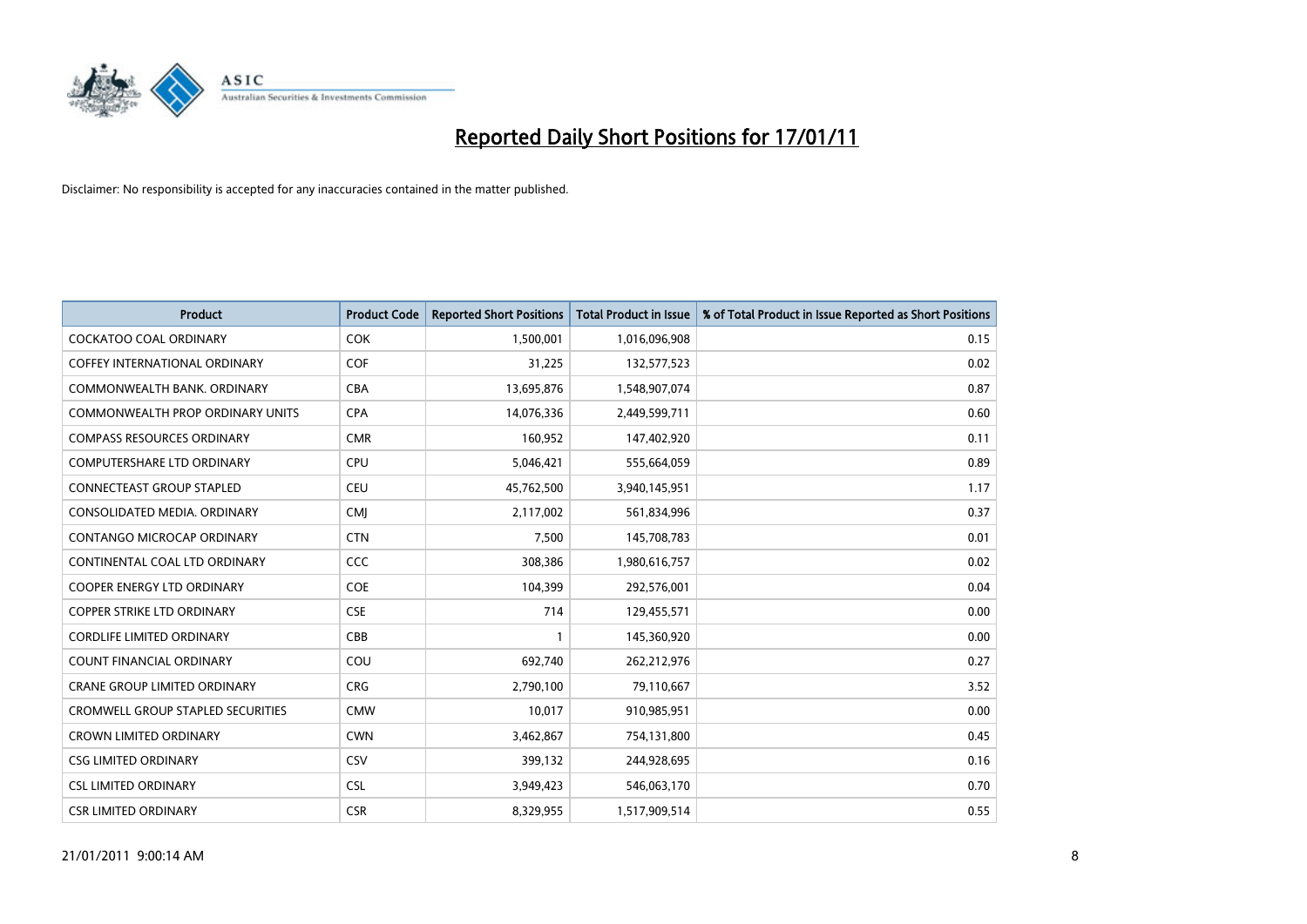

| Product                            | <b>Product Code</b> | <b>Reported Short Positions</b> | <b>Total Product in Issue</b> | % of Total Product in Issue Reported as Short Positions |
|------------------------------------|---------------------|---------------------------------|-------------------------------|---------------------------------------------------------|
| <b>CUDECO LIMITED ORDINARY</b>     | CDU                 | 578,398                         | 145,512,643                   | 0.39                                                    |
| <b>CUSTOMERS LIMITED ORDINARY</b>  | <b>CUS</b>          | 32,359                          | 134,869,357                   | 0.02                                                    |
| DAMPIER GOLD LTD ORDINARY          | DAU                 | 270                             | 41,390,002                    | 0.00                                                    |
| DART ENERGY LTD ORDINARY           | <b>DTE</b>          | 322,485                         | 548,188,184                   | 0.05                                                    |
| DAVID JONES LIMITED ORDINARY       | <b>DIS</b>          | 18,385,107                      | 514,034,694                   | 3.58                                                    |
| DECMIL GROUP LIMITED ORDINARY      | <b>DCG</b>          | 17,397                          | 124,204,568                   | 0.01                                                    |
| DEEP YELLOW LIMITED ORDINARY       | <b>DYL</b>          | 15,876                          | 1,126,534,458                 | 0.00                                                    |
| DEVINE LIMITED ORDINARY            | <b>DVN</b>          | 1,000                           | 634,918,223                   | 0.00                                                    |
| DEXUS PROPERTY GROUP STAPLED UNITS | <b>DXS</b>          | 3,083,185                       | 4,839,024,176                 | 0.07                                                    |
| DISCOVERY METALS LTD ORDINARY      | <b>DML</b>          | 236,347                         | 436,628,231                   | 0.06                                                    |
| DOMINION MINING ORDINARY           | <b>DOM</b>          | 171,050                         | 103,520,259                   | 0.16                                                    |
| DOMINO PIZZA ENTERPR ORDINARY      | <b>DMP</b>          | 3                               | 68,407,674                    | 0.00                                                    |
| DOWNER EDI LIMITED ORDINARY        | <b>DOW</b>          | 3,859,300                       | 343,178,483                   | 1.14                                                    |
| DUET GROUP STAPLED US PROHIBIT.    | <b>DUE</b>          | 1,714,381                       | 887,304,690                   | 0.19                                                    |
| DULUXGROUP LIMITED ORDINARY        | <b>DLX</b>          | 1,458,658                       | 367,456,259                   | 0.40                                                    |
| DWS ADVANCED ORDINARY              | <b>DWS</b>          | 9.369                           | 132,362,763                   | 0.01                                                    |
| DYESOL LIMITED ORDINARY            | <b>DYE</b>          | 60,411                          | 143,402,007                   | 0.04                                                    |
| EASTERN STAR GAS ORDINARY          | ESG                 | 4,767,256                       | 991,567,041                   | 0.47                                                    |
| EDT RETAIL TRUST UNITS             | <b>EDT</b>          | 99,457                          | 4,700,290,868                 | 0.00                                                    |
| ELDERS LIMITED ORDINARY            | <b>ELD</b>          | 7,378,218                       | 448,598,480                   | 1.64                                                    |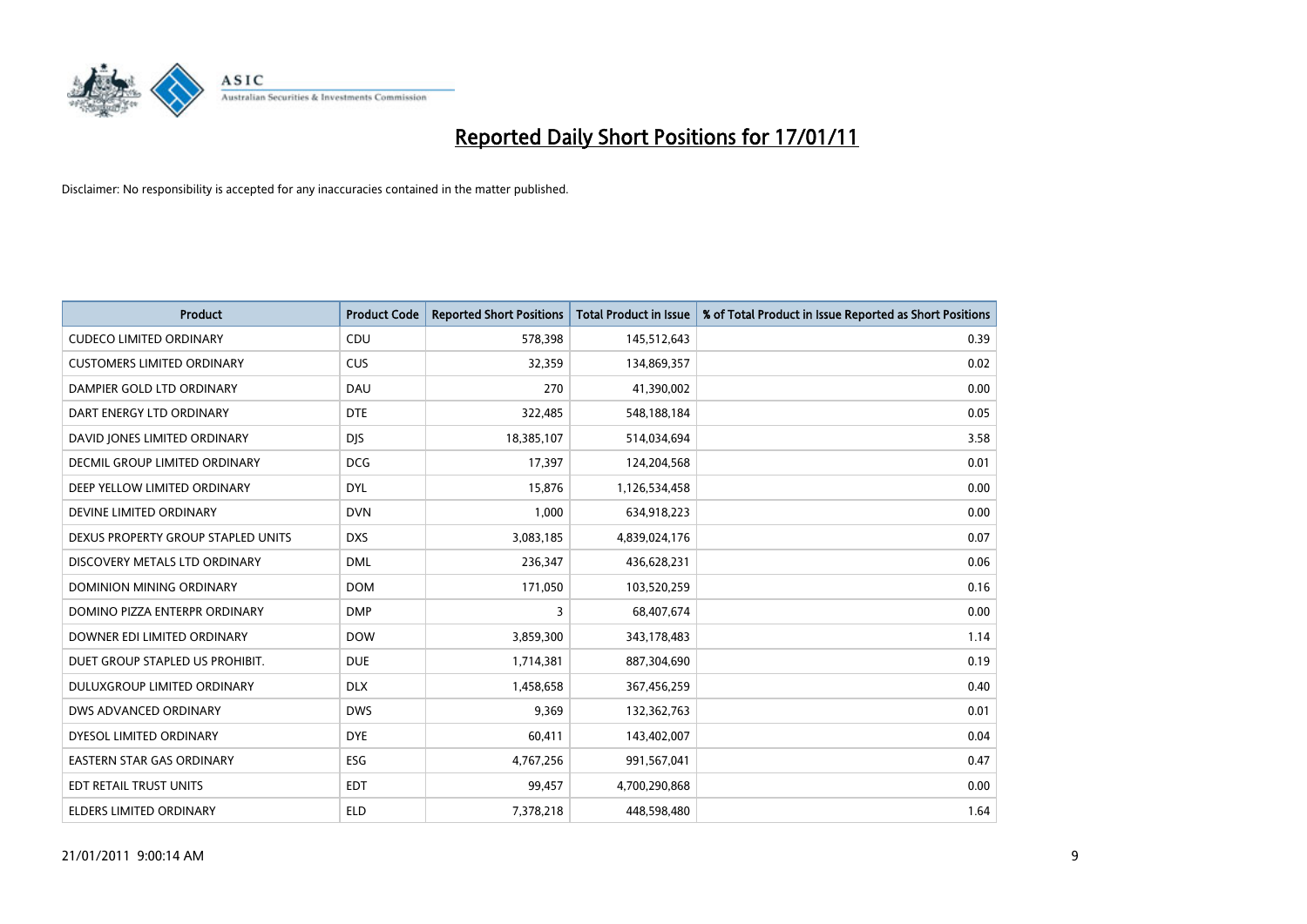

| <b>Product</b>                               | <b>Product Code</b> | <b>Reported Short Positions</b> | <b>Total Product in Issue</b> | % of Total Product in Issue Reported as Short Positions |
|----------------------------------------------|---------------------|---------------------------------|-------------------------------|---------------------------------------------------------|
| ELDORADO GOLD CORP CDI 1:1                   | EAU                 | 29,623                          | 20,358,131                    | 0.15                                                    |
| ELEMENTOS LIMITED ORDINARY                   | <b>ELT</b>          | 8                               | 48,685,454                    | 0.00                                                    |
| ELIXIR PETROLEUM LTD ORDINARY                | <b>EXR</b>          | 324,400                         | 188,988,472                   | 0.17                                                    |
| <b>EMECO HOLDINGS ORDINARY</b>               | <b>EHL</b>          | 1,017,449                       | 631,237,586                   | 0.17                                                    |
| <b>ENERGY RESOURCES ORDINARY 'A'</b>         | <b>ERA</b>          | 1,560,215                       | 190,737,934                   | 0.81                                                    |
| <b>ENERGY WORLD CORPOR, ORDINARY</b>         | <b>EWC</b>          | 16,360,508                      | 1,561,166,672                 | 1.05                                                    |
| <b>ENTEK ENERGY LTD ORDINARY</b>             | ETE                 | 489.903                         | 287,692,535                   | 0.17                                                    |
| <b>ENTELLECT SOLUTIONS ORDINARY</b>          | <b>ESN</b>          | 464,050                         | 1,740,334,200                 | 0.03                                                    |
| <b>ENVESTRA LIMITED ORDINARY</b>             | <b>ENV</b>          | 1,918,490                       | 1,430,398,609                 | 0.13                                                    |
| EQUATORIAL RES LTD ORDINARY                  | EQX                 | 6,387                           | 86,267,922                    | 0.01                                                    |
| EQUINOX MINERALS LTD CHESS DEPOSITARY INT    | EON                 | 1,616,574                       | 841,286,867                   | 0.19                                                    |
| <b>EVEREST FINANCIAL ORDINARY</b>            | <b>EFG</b>          | 4,300                           | 251,442,316                   | 0.00                                                    |
| EXTRACT RESOURCES ORDINARY                   | <b>EXT</b>          | 328,252                         | 243,302,298                   | 0.13                                                    |
| FAIRFAX MEDIA LTD ORDINARY                   | <b>FXI</b>          | 309,652,994                     | 2,351,955,725                 | 13.16                                                   |
| FERRAUS LIMITED ORDINARY                     | <b>FRS</b>          | 1,484                           | 205,700,890                   | 0.00                                                    |
| FISHER & PAYKEL APP. ORDINARY                | <b>FPA</b>          | 10,745,752                      | 724,235,162                   | 1.49                                                    |
| FISHER & PAYKEL H. ORDINARY                  | FPH                 | 2,014,809                       | 520,409,135                   | 0.39                                                    |
| <b>FKP PROPERTY GROUP STAPLED SECURITIES</b> | <b>FKP</b>          | 4,616,102                       | 1,174,033,185                 | 0.40                                                    |
| FLEETWOOD CORP ORDINARY                      | <b>FWD</b>          | 88,454                          | 57,281,484                    | 0.16                                                    |
| FLETCHER BUILDING ORDINARY                   | <b>FBU</b>          | 3,322,968                       | 611,250,393                   | 0.55                                                    |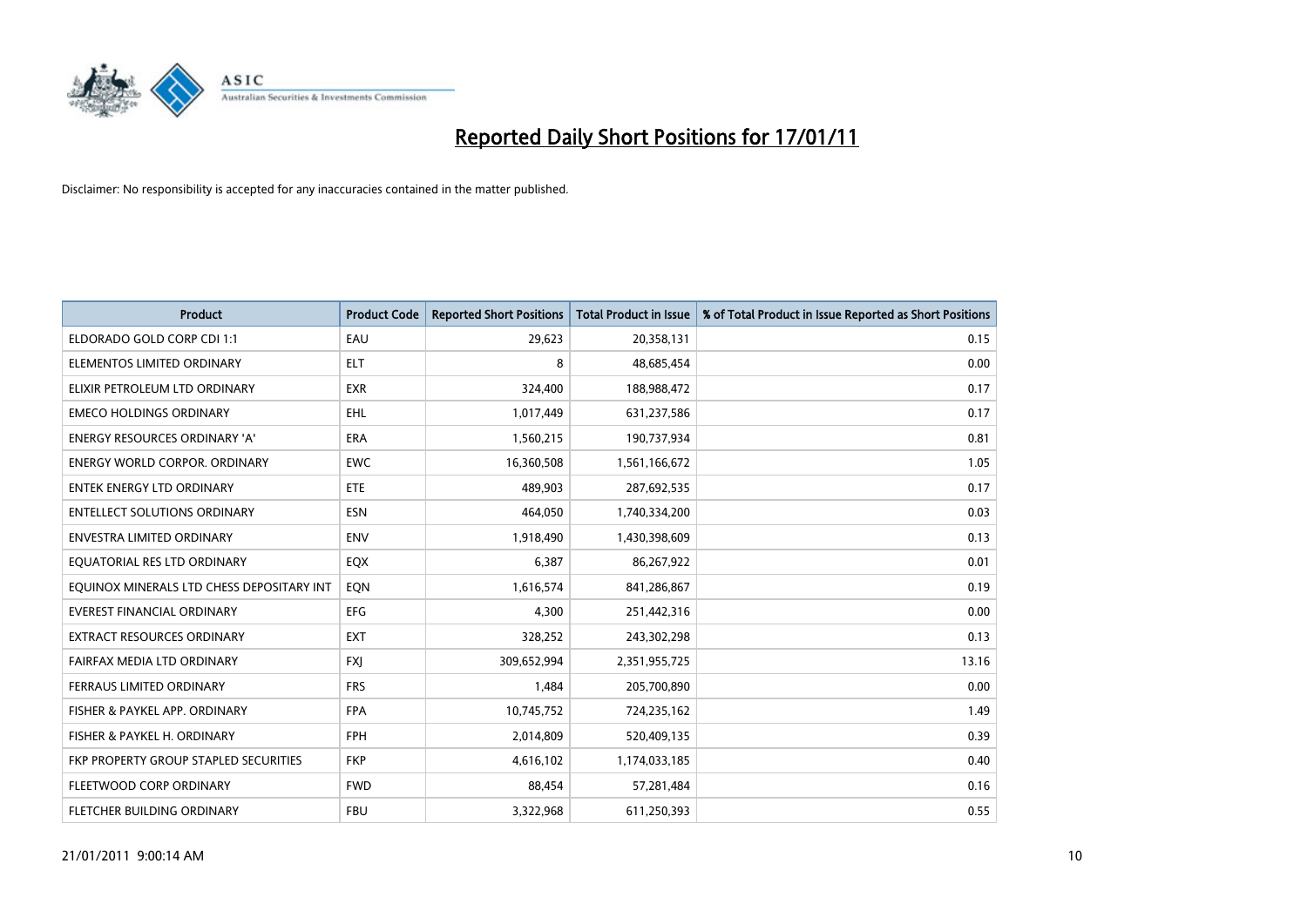

| <b>Product</b>                       | <b>Product Code</b> | <b>Reported Short Positions</b> | <b>Total Product in Issue</b> | % of Total Product in Issue Reported as Short Positions |
|--------------------------------------|---------------------|---------------------------------|-------------------------------|---------------------------------------------------------|
| FLEXIGROUP LIMITED ORDINARY          | <b>FXL</b>          | 88,188                          | 275,472,492                   | 0.03                                                    |
| <b>FLIGHT CENTRE ORDINARY</b>        | <b>FLT</b>          | 2,790,598                       | 99,791,411                    | 2.80                                                    |
| FLINDERS MINES LTD ORDINARY          | <b>FMS</b>          | 21,471,018                      | 1,820,329,571                 | 1.18                                                    |
| FORGE GROUP LIMITED ORDINARY         | FGE                 | 9,660                           | 82,844,014                    | 0.01                                                    |
| FORTE ENERGY NL ORDINARY             | FTE                 | 3,658,986                       | 582,658,031                   | 0.63                                                    |
| FORTESCUE METALS GRP ORDINARY        | <b>FMG</b>          | 8,635,279                       | 3,112,611,159                 | 0.27                                                    |
| <b>FOSTER'S GROUP ORDINARY</b>       | FGL                 | 10,477,154                      | 1,935,386,127                 | 0.55                                                    |
| FTD CORPORATION ORDINARY             | <b>FTD</b>          | 8,088                           | 100,421,069                   | 0.01                                                    |
| <b>FUNTASTIC LIMITED ORDINARY</b>    | <b>FUN</b>          | 322,528                         | 340,997,682                   | 0.09                                                    |
| <b>G.U.D. HOLDINGS ORDINARY</b>      | <b>GUD</b>          | 485,045                         | 68,426,721                    | 0.73                                                    |
| <b>GALAXY RESOURCES ORDINARY</b>     | GXY                 | 636,708                         | 192,403,358                   | 0.32                                                    |
| <b>GEODYNAMICS LIMITED ORDINARY</b>  | GDY                 | 179,254                         | 333,643,956                   | 0.05                                                    |
| <b>GINDALBIE METALS LTD ORDINARY</b> | <b>GBG</b>          | 6,231,057                       | 935,215,590                   | 0.66                                                    |
| <b>GIRALIA RESOURCES NL ORDINARY</b> | GIR                 | 108,716                         | 181,160,170                   | 0.05                                                    |
| <b>GLOBAL MINING ORDINARY</b>        | <b>GMI</b>          | 8,951                           | 191,820,968                   | 0.00                                                    |
| <b>GLOUCESTER COAL ORDINARY</b>      | GCL                 | 268,893                         | 140,447,062                   | 0.19                                                    |
| <b>GME RESOURCES LTD ORDINARY</b>    | GME                 | 800                             | 302,352,750                   | 0.00                                                    |
| <b>GOLD ONE INT LTD ORDINARY</b>     | GDO                 | 176,970                         | 806,875,987                   | 0.02                                                    |
| <b>GOLDEN GATE PETROL ORDINARY</b>   | GGP                 | 11,538                          | 1,080,159,955                 | 0.00                                                    |
| <b>GOLDEN WEST RESOURCE ORDINARY</b> | GWR                 | 1,617                           | 189,606,127                   | 0.00                                                    |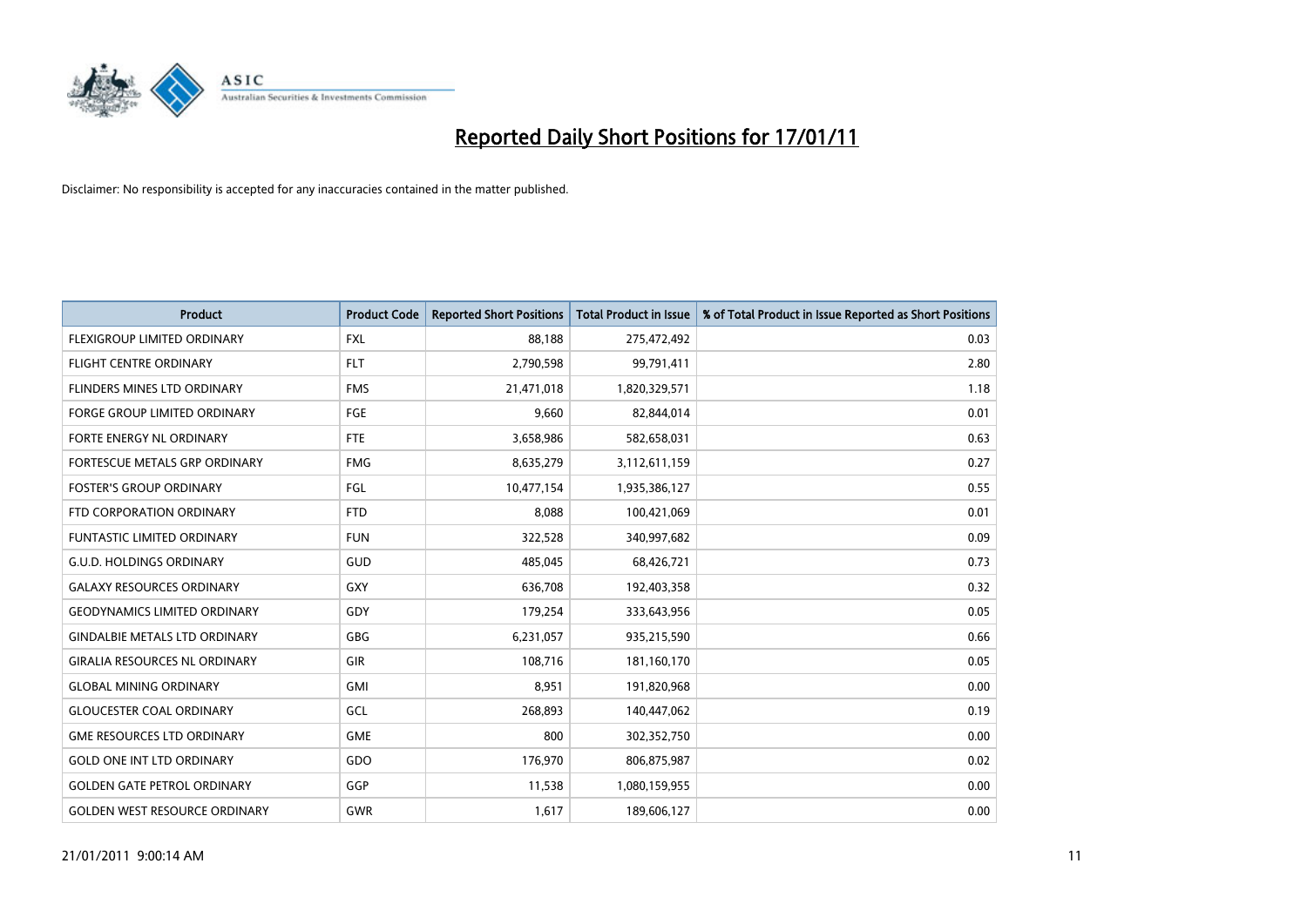

| <b>Product</b>                                   | <b>Product Code</b> | <b>Reported Short Positions</b> | Total Product in Issue | % of Total Product in Issue Reported as Short Positions |
|--------------------------------------------------|---------------------|---------------------------------|------------------------|---------------------------------------------------------|
| <b>GOODMAN FIELDER, ORDINARY</b>                 | <b>GFF</b>          | 16,662,431                      | 1,380,386,438          | 1.22                                                    |
| <b>GOODMAN GROUP STAPLED US PROHIBIT.</b>        | <b>GMG</b>          | 8,160,223                       | 6,893,007,207          | 0.11                                                    |
| <b>GPT GROUP STAPLED SEC.</b>                    | <b>GPT</b>          | 7,553,213                       | 1,855,529,431          | 0.40                                                    |
| <b>GRAINCORP LIMITED A CLASS ORDINARY</b>        | <b>GNC</b>          | 1,202,370                       | 198,318,900            | 0.62                                                    |
| <b>GRANGE RESOURCES, ORDINARY</b>                | GRR                 | 2,306,674                       | 1,152,077,403          | 0.19                                                    |
| <b>GREENCAP LIMITED ORDINARY</b>                 | GCG                 |                                 | 262,515,385            | 0.00                                                    |
| <b>GREENLAND MIN EN LTD ORDINARY</b>             | GGG                 | 429.272                         | 295,085,502            | 0.15                                                    |
| <b>GRYPHON MINERALS LTD ORDINARY</b>             | GRY                 | 585,576                         | 292,472,058            | 0.21                                                    |
| <b>GUINNESS PEAT GROUP. CHESS DEPOSITARY INT</b> | <b>GPG</b>          | 55                              | 292,381,250            | 0.00                                                    |
| <b>GUNNS LIMITED FORESTS</b>                     | <b>GNSPA</b>        | 1.906                           | 1,200,000              | 0.16                                                    |
| <b>GUNNS LIMITED ORDINARY</b>                    | <b>GNS</b>          | 25,267,459                      | 848,401,559            | 2.98                                                    |
| <b>GWA GROUP LTD ORDINARY</b>                    | <b>GWA</b>          | 5,628,044                       | 301,102,514            | 1.89                                                    |
| HARVEY NORMAN ORDINARY                           | <b>HVN</b>          | 29.898.440                      | 1,062,316,784          | 2.77                                                    |
| HASTIE GROUP LIMITED ORDINARY                    | <b>HST</b>          | 935.749                         | 239,781,419            | 0.39                                                    |
| HASTINGS DIVERSIFIED STAPLED SECURITY            | <b>HDF</b>          | 746,929                         | 518,300,758            | 0.14                                                    |
| <b>HEARTWARE INT INC CDI 35:1</b>                | <b>HIN</b>          | 272,008                         | 66,059,280             | 0.41                                                    |
| <b>HENDERSON GROUP CDI 1:1</b>                   | <b>HGG</b>          | 716,914                         | 554,228,264            | 0.12                                                    |
| HFA HOLDINGS LIMITED ORDINARY                    | <b>HFA</b>          | 19,703                          | 469,330,170            | 0.00                                                    |
| <b>HIGHLANDS PACIFIC ORDINARY</b>                | <b>HIG</b>          | 2,382,804                       | 685,582,148            | 0.35                                                    |
| HILLCREST LITIGAT, ORDINARY                      | <b>HLS</b>          | 1,600,000                       | 58,881,522             | 2.72                                                    |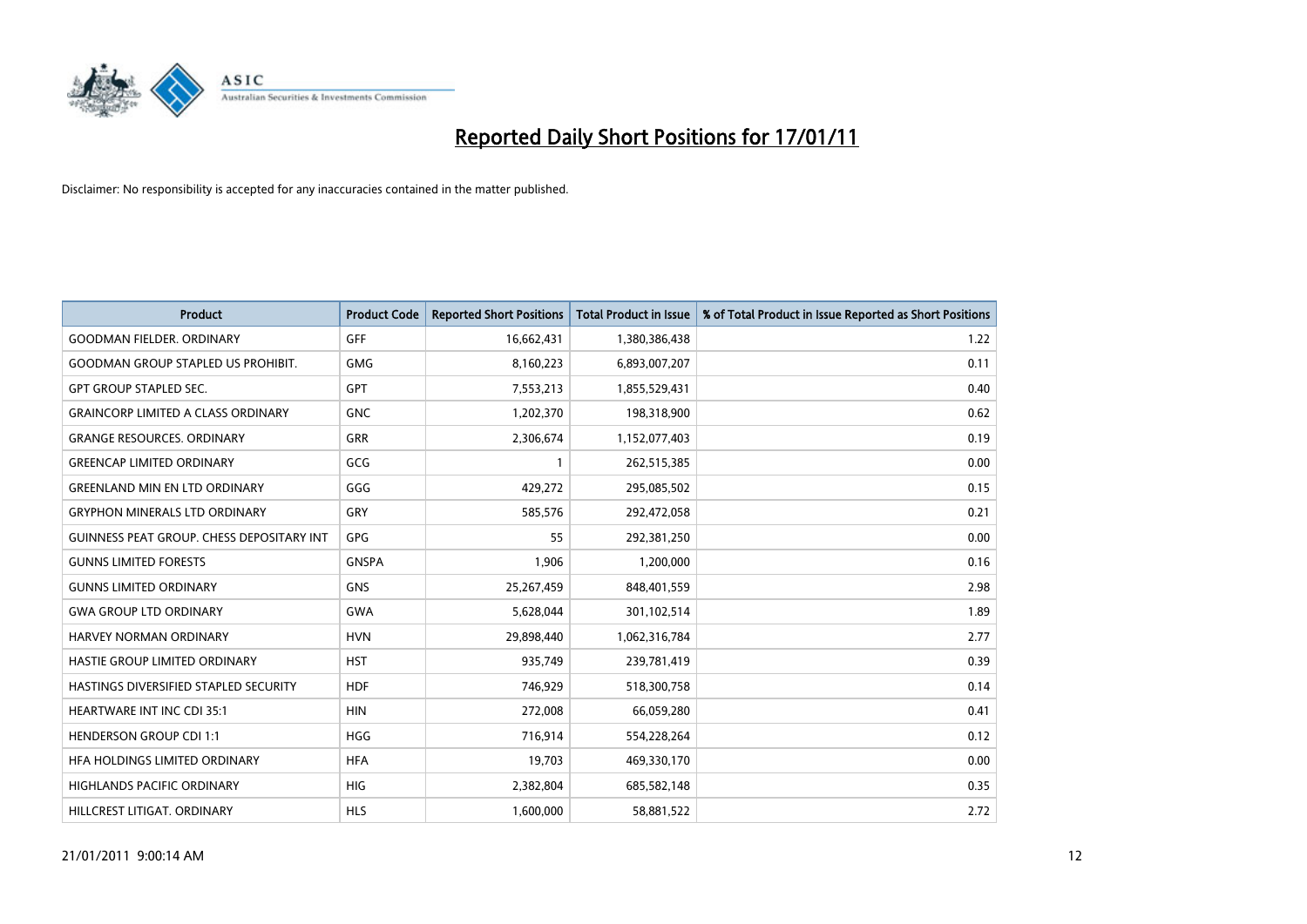

| <b>Product</b>                           | <b>Product Code</b> | <b>Reported Short Positions</b> | <b>Total Product in Issue</b> | % of Total Product in Issue Reported as Short Positions |
|------------------------------------------|---------------------|---------------------------------|-------------------------------|---------------------------------------------------------|
| HILLS HOLDINGS LTD ORDINARY              | <b>HIL</b>          | 2,043,787                       | 248,676,841                   | 0.81                                                    |
| HORIZON OIL LIMITED ORDINARY             | <b>HZN</b>          | 2,584,242                       | 1,130,311,515                 | 0.23                                                    |
| HUNNU COAL LIMITED ORDINARY              | <b>HUN</b>          | 13,900                          | 182,565,002                   | 0.01                                                    |
| ICON ENERGY LIMITED ORDINARY             | <b>ICN</b>          | 67,000                          | 469,301,394                   | 0.01                                                    |
| <b>IINET LIMITED ORDINARY</b>            | <b>IIN</b>          | 1,043,355                       | 151,996,119                   | 0.68                                                    |
| <b>ILUKA RESOURCES ORDINARY</b>          | <b>ILU</b>          | 4,738,475                       | 418,700,517                   | 1.11                                                    |
| <b>IMDEX LIMITED ORDINARY</b>            | <b>IMD</b>          | 10,441                          | 197,047,128                   | 0.01                                                    |
| IMF (AUSTRALIA) LTD ORDINARY             | <b>IMF</b>          | 330,143                         | 122,496,819                   | 0.27                                                    |
| IMX RESOURCES LTD ORDINARY               | <b>IXR</b>          | 20,000                          | 262,612,803                   | 0.01                                                    |
| <b>INCITEC PIVOT ORDINARY</b>            | IPL                 | 3,150,999                       | 1,628,730,107                 | 0.20                                                    |
| INDAGO RESOURCES LTD ORDINARY            | <b>IDG</b>          | 8,179                           | 5,270,191                     | 0.16                                                    |
| <b>INDEPENDENCE GROUP ORDINARY</b>       | <b>IGO</b>          | 561,841                         | 138,777,305                   | 0.39                                                    |
| <b>INDOPHIL RESOURCES ORDINARY</b>       | <b>IRN</b>          | 334,533                         | 471,445,763                   | 0.07                                                    |
| <b>INDUSTREA LIMITED ORDINARY</b>        | IDL                 | 1,187,280                       | 363,878,295                   | 0.32                                                    |
| <b>INFIGEN ENERGY STAPLED SECURITIES</b> | <b>IFN</b>          | 6,272,973                       | 761,222,569                   | 0.81                                                    |
| ING INDUSTRIAL FUND UNITS                | <b>IIF</b>          | 8,649,059                       | 2,592,249,647                 | 0.34                                                    |
| ING OFFICE FUND STAPLED SECURITIES       | <b>IOF</b>          | 9,665,062                       | 2,729,071,212                 | 0.35                                                    |
| ING RE COM GROUP STAPLED SECURITIES      | ILF.                | 9,075                           | 441,029,194                   | 0.00                                                    |
| <b>INSURANCE AUSTRALIA ORDINARY</b>      | <b>IAG</b>          | 3,164,052                       | 2,079,034,021                 | 0.13                                                    |
| INTEGRA MINING LTD. ORDINARY             | <b>IGR</b>          | 4,276,594                       | 757,692,394                   | 0.57                                                    |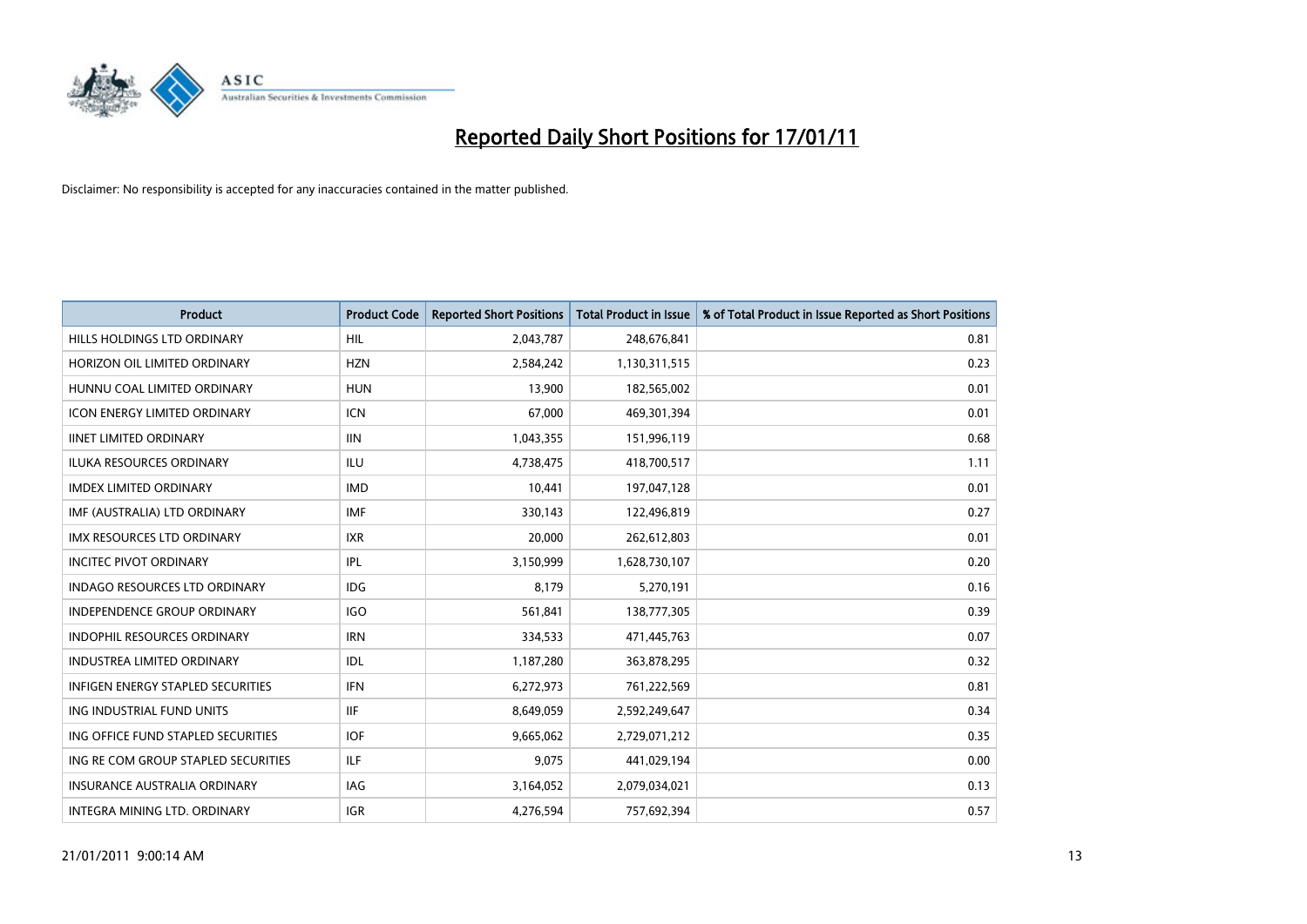

| <b>Product</b>                                  | <b>Product Code</b> | <b>Reported Short Positions</b> | <b>Total Product in Issue</b> | % of Total Product in Issue Reported as Short Positions |
|-------------------------------------------------|---------------------|---------------------------------|-------------------------------|---------------------------------------------------------|
| <b>INTREPID MINES ORDINARY</b>                  | <b>IAU</b>          | 1,913,657                       | 517,496,597                   | 0.36                                                    |
| <b>INVOCARE LIMITED ORDINARY</b>                | <b>IVC</b>          | 1,127,924                       | 102,421,288                   | 1.10                                                    |
| ION LIMITED ORDINARY                            | <b>ION</b>          | 164,453                         | 256,365,105                   | 0.06                                                    |
| IOOF HOLDINGS LTD ORDINARY                      | IFL                 | 1,741,464                       | 229,794,395                   | 0.76                                                    |
| <b>IRESS MARKET TECH. ORDINARY</b>              | <b>IRE</b>          | 2,279,366                       | 126,018,142                   | 1.81                                                    |
| <b>IRON ORE HOLDINGS ORDINARY</b>               | <b>IOH</b>          | 43,752                          | 137,548,774                   | 0.03                                                    |
| <b>ISHARES MSCI BRIC CDI 1:1</b>                | <b>IBK</b>          | 3.851                           | 3,650,000                     | 0.11                                                    |
| ISHARES S&P 500 CDI 1:1                         | <b>IVV</b>          | 12,196                          | 116,350,000                   | 0.01                                                    |
| ISHARES S&P ASIA 50 CDI 1:1                     | <b>IAA</b>          | 3,967                           | 1,700,000                     | 0.23                                                    |
| <b>ISOFT GROUP LIMITED ORDINARY</b>             | <b>ISF</b>          | 4.931.119                       | 1,070,595,874                 | 0.45                                                    |
| <b>IVANHOE AUSTRALIA ORDINARY</b>               | <b>IVA</b>          | 389,345                         | 418,410,103                   | 0.09                                                    |
| <b>JABIRU METALS LTD ORDINARY</b>               | <b>IML</b>          | 95,559                          | 552,619,180                   | 0.01                                                    |
| <b>IAMES HARDIE INDUST CHESS DEPOSITARY INT</b> | <b>IHX</b>          | 16,050,924                      | 436,128,074                   | 3.68                                                    |
| <b>IAMESON RESOURCES ORDINARY</b>               | <b>JAL</b>          | 1,600,000                       | 95,828,865                    | 1.67                                                    |
| <b>JB HI-FI LIMITED ORDINARY</b>                | <b>IBH</b>          | 9,732,699                       | 109,223,945                   | 8.90                                                    |
| <b>KAGARA LTD ORDINARY</b>                      | KZL                 | 1,792,907                       | 707,789,717                   | 0.26                                                    |
| KAROON GAS AUSTRALIA ORDINARY                   | <b>KAR</b>          | 1,280,264                       | 217,295,769                   | 0.58                                                    |
| KATHMANDU HOLD LTD ORDINARY                     | <b>KMD</b>          | 797,045                         | 200,000,000                   | 0.39                                                    |
| <b>KEYBRIDGE CAPITAL ORDINARY</b>               | <b>KBC</b>          | 5,999                           | 172,070,564                   | 0.00                                                    |
| KIMBERLEY METALS LTD ORDINARY                   | <b>KBL</b>          | 2.609                           | 161,356,672                   | 0.00                                                    |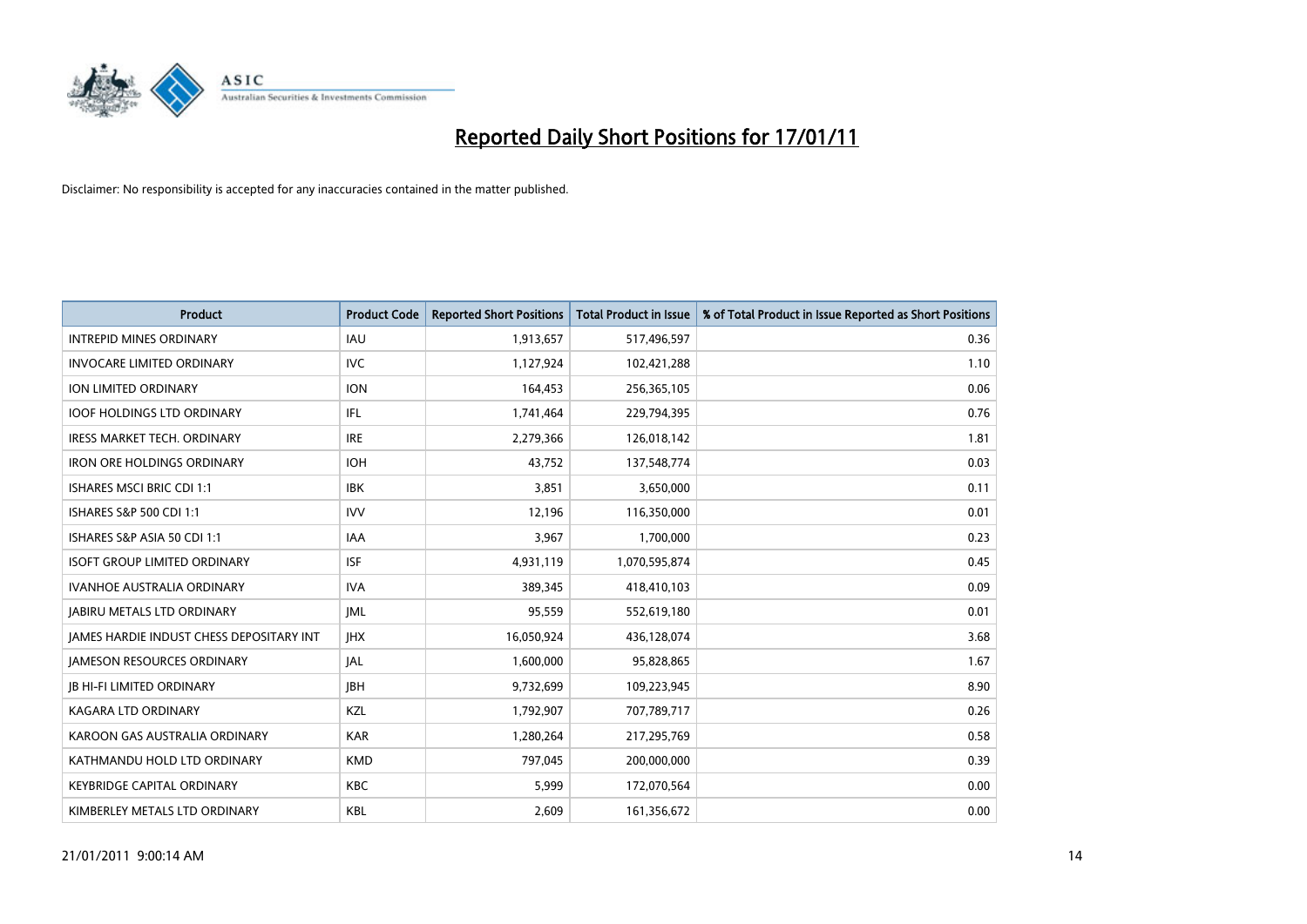

| <b>Product</b>                        | <b>Product Code</b> | <b>Reported Short Positions</b> | <b>Total Product in Issue</b> | % of Total Product in Issue Reported as Short Positions |
|---------------------------------------|---------------------|---------------------------------|-------------------------------|---------------------------------------------------------|
| KINGSGATE CONSOLID. ORDINARY          | <b>KCN</b>          | 1,641,625                       | 102,286,251                   | 1.63                                                    |
| KINGSROSE MINING LTD ORDINARY         | <b>KRM</b>          | 210,368                         | 251,410,560                   | 0.08                                                    |
| LEIGHTON HOLDINGS ORDINARY            | LEI                 | 5,745,972                       | 302,191,299                   | 1.88                                                    |
| LEND LEASE GROUP UNIT/ORD STAPLED     | LLC                 | 1,739,218                       | 565,558,754                   | 0.30                                                    |
| LINC ENERGY LTD ORDINARY              | <b>LNC</b>          | 5,858,509                       | 502,519,400                   | 1.17                                                    |
| LYNAS CORPORATION ORDINARY            | <b>LYC</b>          | 49,388,049                      | 1,662,499,093                 | 2.95                                                    |
| M2 TELECOMMUNICATION ORDINARY         | <b>MTU</b>          | 2,000                           | 122,827,336                   | 0.00                                                    |
| MACARTHUR COAL ORDINARY               | <b>MCC</b>          | 1,371,130                       | 299,476,903                   | 0.44                                                    |
| MACMAHON HOLDINGS ORDINARY            | <b>MAH</b>          | 3,523,320                       | 733,711,705                   | 0.47                                                    |
| MACO ATLAS ROADS GRP ORDINARY STAPLED | <b>MOA</b>          | 4,634,775                       | 452,345,907                   | 1.01                                                    |
| MACQUARIE GROUP LTD ORDINARY          | MQG                 | 5,230,417                       | 346,747,384                   | 1.47                                                    |
| MAGMA METALS LTD. ORDINARY            | <b>MMW</b>          | 19,000                          | 195,605,923                   | 0.01                                                    |
| <b>MANTRA RESOURCES ORDINARY</b>      | <b>MRU</b>          | 18,140                          | 133,329,188                   | 0.01                                                    |
| MAP GROUP STAPLED US PROHIBIT.        | <b>MAP</b>          | 1,758,047                       | 1,861,210,782                 | 0.09                                                    |
| <b>MATRIX C &amp; E LTD ORDINARY</b>  | <b>MCE</b>          | 67,645                          | 72,964,098                    | 0.09                                                    |
| MCMILLAN SHAKESPEARE ORDINARY         | <b>MMS</b>          | 189,821                         | 67,919,101                    | 0.28                                                    |
| <b>MCPHERSON'S LTD ORDINARY</b>       | <b>MCP</b>          | 17,139                          | 71,651,758                    | 0.02                                                    |
| MEDUSA MINING LTD ORDINARY            | <b>MML</b>          | 2,663,503                       | 188,233,911                   | 1.42                                                    |
| MELBOURNE IT LIMITED ORDINARY         | <b>MLB</b>          | 136,142                         | 80,031,955                    | 0.17                                                    |
| MEO AUSTRALIA LTD ORDINARY            | <b>MEO</b>          | 1,674,914                       | 539,913,260                   | 0.30                                                    |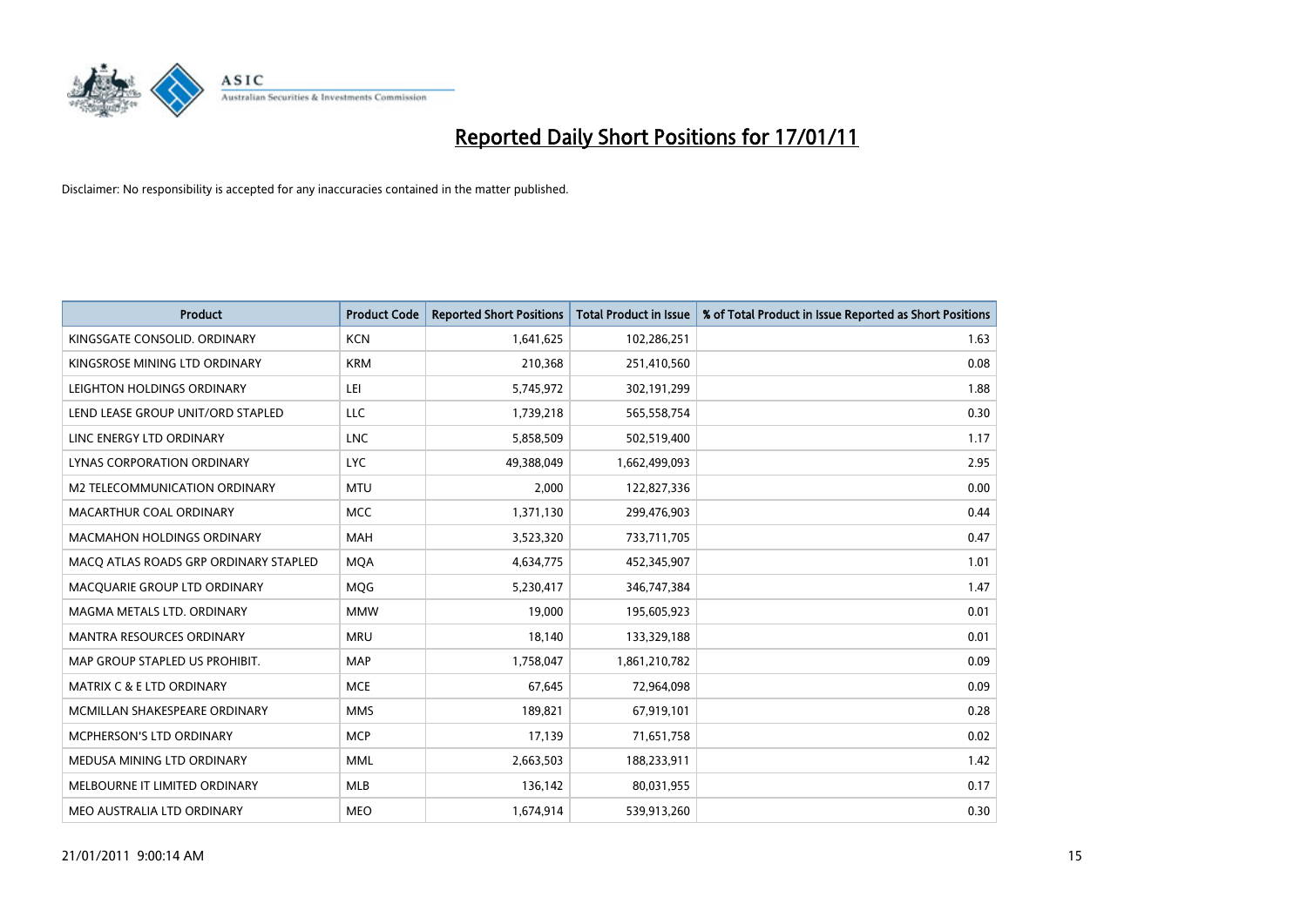

| Product                         | <b>Product Code</b> | <b>Reported Short Positions</b> | <b>Total Product in Issue</b> | % of Total Product in Issue Reported as Short Positions |
|---------------------------------|---------------------|---------------------------------|-------------------------------|---------------------------------------------------------|
| <b>MERMAID MARINE ORDINARY</b>  | <b>MRM</b>          | 250,779                         | 213,669,828                   | 0.10                                                    |
| MESOBLAST LIMITED ORDINARY      | <b>MSB</b>          | 103,547                         | 252,645,506                   | 0.04                                                    |
| METALS X LIMITED ORDINARY       | <b>MLX</b>          | 248,980                         | 1,365,661,782                 | 0.02                                                    |
| METCASH LIMITED ORDINARY        | <b>MTS</b>          | 25,021,840                      | 768,801,639                   | 3.27                                                    |
| METGASCO LIMITED ORDINARY       | <b>MEL</b>          | 235,435                         | 252,460,972                   | 0.09                                                    |
| MICLYN EXP OFFSHR ORDINARY      | <b>MIO</b>          | 132,004                         | 271,700,000                   | 0.04                                                    |
| MINARA RESOURCES ORDINARY       | <b>MRE</b>          | 6,838,603                       | 1,167,783,517                 | 0.56                                                    |
| MINCOR RESOURCES NL ORDINARY    | <b>MCR</b>          | 617,680                         | 200,608,804                   | 0.32                                                    |
| MINERAL DEPOSITS ORDINARY       | <b>MDL</b>          | 237,199                         | 60,768,582                    | 0.39                                                    |
| MINERAL RESOURCES, ORDINARY     | <b>MIN</b>          | 118,613                         | 168,219,485                   | 0.08                                                    |
| MIRABELA NICKEL LTD ORDINARY    | <b>MBN</b>          | 8,836,401                       | 491,561,237                   | 1.78                                                    |
| MIRVAC GROUP STAPLED SECURITIES | <b>MGR</b>          | 5,653,930                       | 3,415,819,357                 | 0.17                                                    |
| MOLOPO ENERGY LTD ORDINARY      | <b>MPO</b>          | 1,319,683                       | 250,972,584                   | 0.53                                                    |
| MOLY MINES LIMITED ORDINARY     | <b>MOL</b>          | 30,000                          | 365,722,323                   | 0.01                                                    |
| MONADELPHOUS GROUP ORDINARY     | <b>MND</b>          | 494,954                         | 87,546,827                    | 0.58                                                    |
| MORTGAGE CHOICE LTD ORDINARY    | <b>MOC</b>          | 9                               | 119,948,255                   | 0.00                                                    |
| MOUNT GIBSON IRON ORDINARY      | <b>MGX</b>          | 4,042,363                       | 1,082,570,693                 | 0.36                                                    |
| MULTIPLEX SITES SITES           | <b>MXUPA</b>        | 52                              | 4,500,000                     | 0.00                                                    |
| MURCHISON METALS LTD ORDINARY   | <b>MMX</b>          | 9,773,641                       | 435,884,268                   | 2.24                                                    |
| MYER HOLDINGS LTD ORDINARY      | <b>MYR</b>          | 18,373,344                      | 582,297,884                   | 3.14                                                    |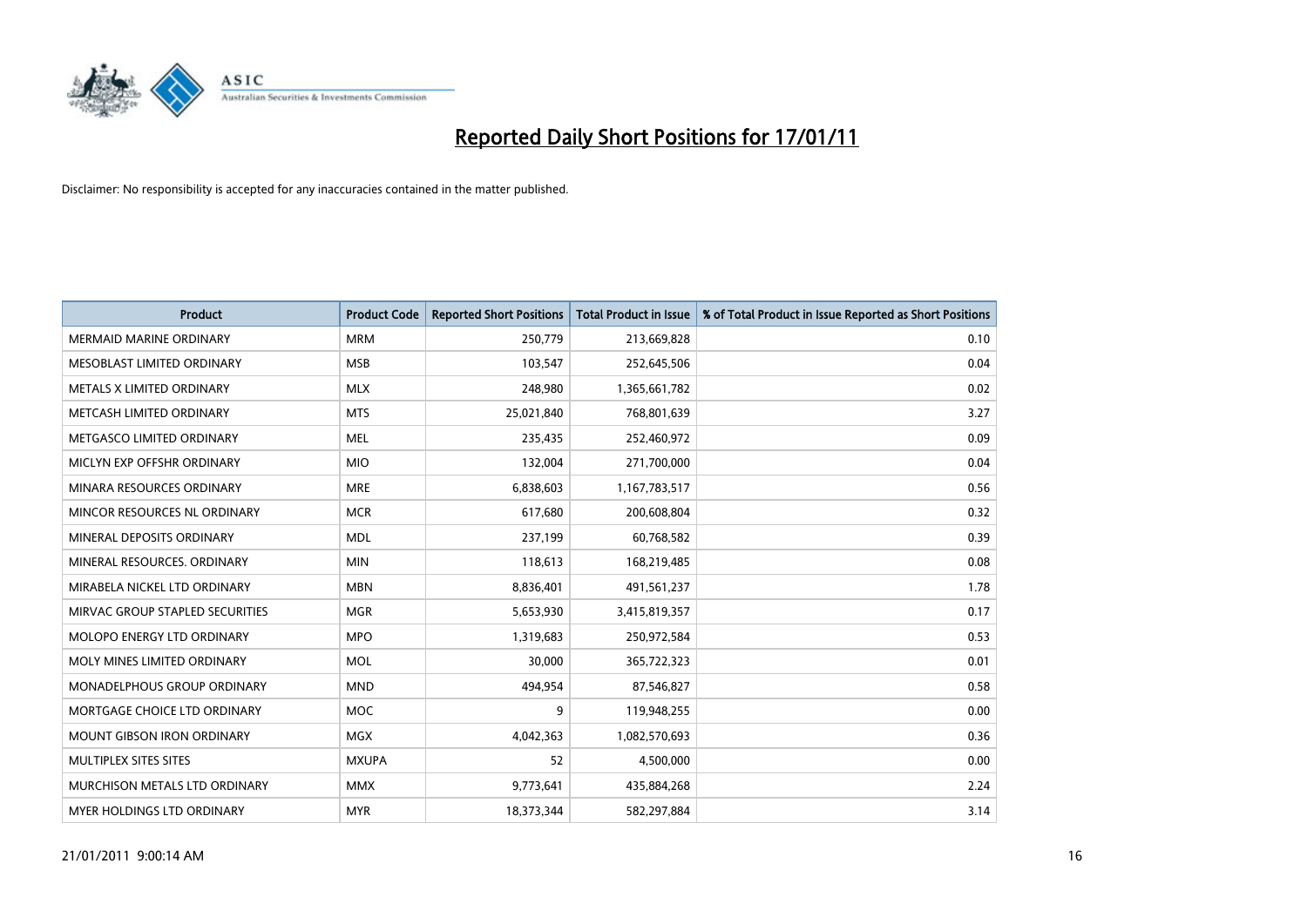

| <b>Product</b>                          | <b>Product Code</b> | <b>Reported Short Positions</b> | <b>Total Product in Issue</b> | % of Total Product in Issue Reported as Short Positions |
|-----------------------------------------|---------------------|---------------------------------|-------------------------------|---------------------------------------------------------|
| MYSTATE LIMITED ORDINARY                | <b>MYS</b>          | 1,400                           | 67,439,158                    | 0.00                                                    |
| NAMOI COTTON CO-OP CO-OPERATIVE CAP.UNT | <b>NAM</b>          | 205,227                         | 96,978,836                    | 0.21                                                    |
| NATIONAL AUST. BANK ORDINARY            | <b>NAB</b>          | 10,668,083                      | 2,169,575,514                 | 0.49                                                    |
| NATURAL FUEL LIMITED ORDINARY           | <b>NFL</b>          |                                 | 721,912                       | 0.00                                                    |
| NAVITAS LIMITED ORDINARY                | <b>NVT</b>          | 1,818,413                       | 368,766,367                   | 0.48                                                    |
| NEPTUNE MARINE ORDINARY                 | <b>NMS</b>          | 1,564,724                       | 442,245,734                   | 0.35                                                    |
| NEW HOPE CORPORATION ORDINARY           | <b>NHC</b>          | 682,905                         | 830,230,549                   | 0.08                                                    |
| NEWCREST MINING ORDINARY                | <b>NCM</b>          | 3,630,357                       | 765,211,675                   | 0.41                                                    |
| NEWS CORP A NON-VOTING CDI              | <b>NWSLV</b>        | 222,055                         | 1,828,217,244                 | 0.01                                                    |
| NEWS CORP B VOTING CDI                  | <b>NWS</b>          | 7,414,047                       | 798,520,953                   | 0.94                                                    |
| NEXBIS LIMITED ORDINARY                 | <b>NBS</b>          | 63,733                          | 798,356,704                   | 0.01                                                    |
| NEXUS ENERGY LIMITED ORDINARY           | <b>NXS</b>          | 5,635,202                       | 1,020,257,304                 | 0.55                                                    |
| NIB HOLDINGS LIMITED ORDINARY           | <b>NHF</b>          | 11,198                          | 466,777,666                   | 0.00                                                    |
| NIDO PETROLEUM ORDINARY                 | <b>NDO</b>          | 203,888                         | 1,340,630,321                 | 0.01                                                    |
| NKWE PLATINUM 10C US COMMON             | <b>NKP</b>          | 143,173                         | 559,651,184                   | 0.03                                                    |
| NOBLE MINERAL RES ORDINARY              | <b>NMG</b>          | 348,431                         | 375,333,438                   | 0.09                                                    |
| NORTHERN CREST ORDINARY                 | <b>NOC</b>          | 9,097                           | 116,074,781                   | 0.01                                                    |
| NORTHERN IRON LTD ORDINARY              | <b>NFE</b>          | 1,126,278                       | 336,084,863                   | 0.34                                                    |
| NRW HOLDINGS LIMITED ORDINARY           | <b>NWH</b>          | 803,403                         | 251,223,000                   | 0.31                                                    |
| NUFARM LIMITED ORDINARY                 | <b>NUF</b>          | 6,648,626                       | 261,833,005                   | 2.52                                                    |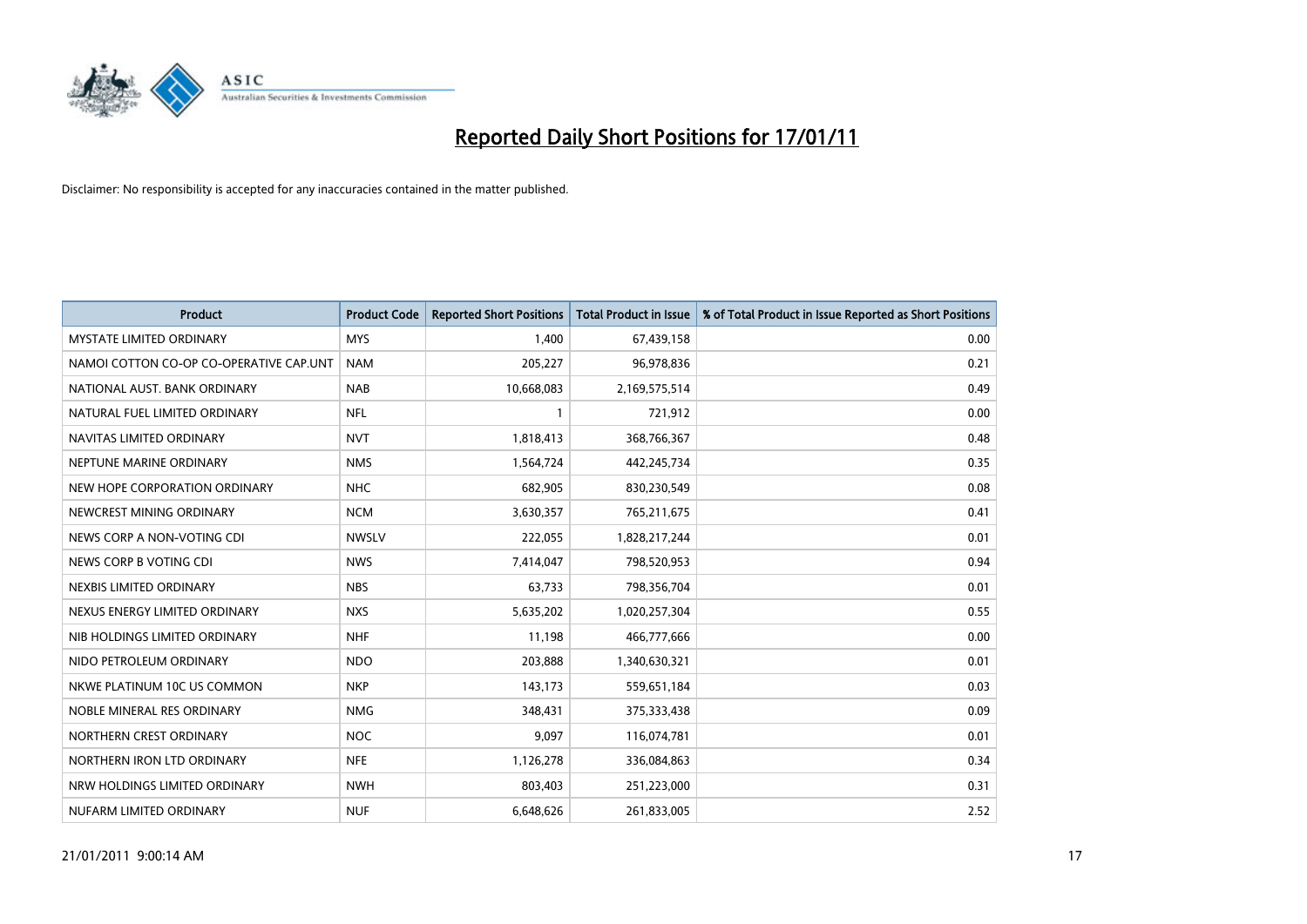

| <b>Product</b>                        | <b>Product Code</b> | <b>Reported Short Positions</b> | Total Product in Issue | % of Total Product in Issue Reported as Short Positions |
|---------------------------------------|---------------------|---------------------------------|------------------------|---------------------------------------------------------|
| NUPLEX INDUSTRIES ORDINARY            | <b>NPX</b>          | 88,106                          | 195,060,783            | 0.05                                                    |
| OAKTON LIMITED ORDINARY               | <b>OKN</b>          | 772,321                         | 93,674,235             | 0.83                                                    |
| OCEANAGOLD CORP. CHESS DEPOSITARY INT | OGC                 | 320,199                         | 262,062,610            | 0.12                                                    |
| OCEANIA CAPITAL LTD ORDINARY          | <b>OCP</b>          | 2,500                           | 91,921,295             | 0.00                                                    |
| OIL SEARCH LTD ORDINARY               | OSH                 | 5,510,713                       | 1,312,888,303          | 0.43                                                    |
| OM HOLDINGS LIMITED ORDINARY          | OMH                 | 3,072,465                       | 503,085,150            | 0.61                                                    |
| <b>ONESTEEL LIMITED ORDINARY</b>      | OST                 | 14,206,384                      | 1,334,723,421          | 1.03                                                    |
| ORICA LIMITED ORDINARY                | ORI                 | 1,447,633                       | 363,189,836            | 0.39                                                    |
| ORIGIN ENERGY ORDINARY                | <b>ORG</b>          | 2,948,053                       | 884,833,512            | 0.32                                                    |
| OROCOBRE LIMITED ORDINARY             | <b>ORE</b>          | 22,510                          | 91,181,996             | 0.03                                                    |
| OROTONGROUP LIMITED ORDINARY          | <b>ORL</b>          | 8,724                           | 40,880,902             | 0.02                                                    |
| OTTO ENERGY LIMITED ORDINARY          | OEL                 | 109,204                         | 1,134,540,071          | 0.01                                                    |
| OZ MINERALS ORDINARY                  | OZL                 | 20,941,346                      | 3,238,546,504          | 0.61                                                    |
| <b>PACIFIC BRANDS ORDINARY</b>        | <b>PBG</b>          | 6.827.184                       | 931,386,248            | 0.73                                                    |
| PACIFIC NIUGINI LTD ORDINARY          | <b>PNR</b>          | 2,417                           | 236,951,589            | 0.00                                                    |
| PALADIN ENERGY LTD ORDINARY           | <b>PDN</b>          | 21,451,737                      | 725,357,086            | 2.94                                                    |
| PANAUST LIMITED ORDINARY              | <b>PNA</b>          | 8,551,747                       | 2,955,176,819          | 0.29                                                    |
| PANORAMIC RESOURCES ORDINARY          | PAN                 | 129,038                         | 206,500,342            | 0.06                                                    |
| PAPERLINX LIMITED ORDINARY            | <b>PPX</b>          | 20,694,360                      | 603,580,761            | 3.43                                                    |
| PAPILLON RES LTD ORDINARY             | PIR                 | 182,613                         | 179,389,030            | 0.10                                                    |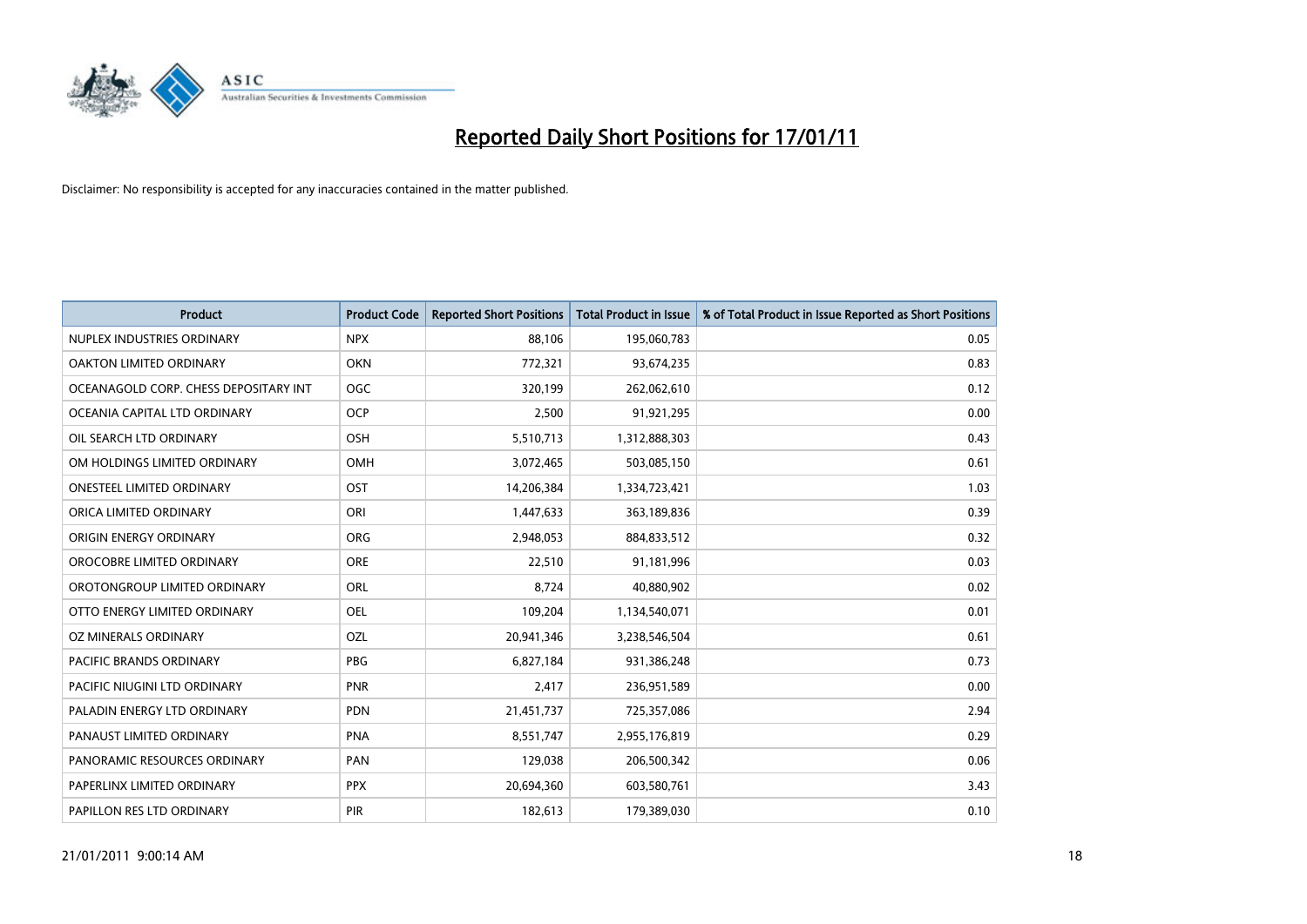

| <b>Product</b>                       | <b>Product Code</b> | <b>Reported Short Positions</b> | <b>Total Product in Issue</b> | % of Total Product in Issue Reported as Short Positions |
|--------------------------------------|---------------------|---------------------------------|-------------------------------|---------------------------------------------------------|
| PATTIES FOODS LTD ORDINARY           | PFL                 |                                 | 138,908,853                   | 0.00                                                    |
| PEET LIMITED ORDINARY                | <b>PPC</b>          | 121,776                         | 302,965,804                   | 0.04                                                    |
| PENINSULA ENERGY LTD ORDINARY        | <b>PEN</b>          | 760,000                         | 1,943,189,657                 | 0.04                                                    |
| PERILYA LIMITED ORDINARY             | PEM                 | 601,165                         | 526,075,563                   | 0.11                                                    |
| PERPETUAL LIMITED ORDINARY           | <b>PPT</b>          | 2,280,169                       | 44,140,166                    | 5.20                                                    |
| PERSEUS MINING LTD ORDINARY          | PRU                 | 243,597                         | 422,837,088                   | 0.06                                                    |
| PETSEC ENERGY ORDINARY               | <b>PSA</b>          | 223,332                         | 231,283,622                   | 0.10                                                    |
| PHARMAXIS LTD ORDINARY               | <b>PXS</b>          | 741,803                         | 226,127,809                   | 0.34                                                    |
| PHOTON GROUP LTD ORDINARY            | PGA                 | 250,510                         | 1,540,543,357                 | 0.02                                                    |
| PIKE RIVER COAL ORDINARY             | <b>PRC</b>          | 257,595                         | 405,513,933                   | 0.06                                                    |
| PLATINUM ASSET ORDINARY              | <b>PTM</b>          | 6,098,113                       | 561,347,878                   | 1.07                                                    |
| PLATINUM AUSTRALIA ORDINARY          | <b>PLA</b>          | 3,982,490                       | 392,430,039                   | 1.02                                                    |
| PLATINUM CAPITAL LTD ORDINARY        | <b>PMC</b>          |                                 | 163,732,888                   | 0.00                                                    |
| PLUTON RESOURCES ORDINARY            | PLV                 | 75,534                          | 179,457,362                   | 0.04                                                    |
| PMP LIMITED ORDINARY                 | <b>PMP</b>          | 205,333                         | 335,338,483                   | 0.05                                                    |
| PORT BOUVARD LIMITED ORDINARY        | PBD                 | 6,754                           | 593,868,295                   | 0.00                                                    |
| PREMIER INVESTMENTS ORDINARY         | <b>PMV</b>          | 228,091                         | 155,030,045                   | 0.14                                                    |
| PRIMARY HEALTH CARE ORDINARY         | <b>PRY</b>          | 8,556,533                       | 496,043,188                   | 1.72                                                    |
| PRIME INFR GROUP. STAPLED SECURITIES | PIH                 | 308,735                         | 351,776,795                   | 0.09                                                    |
| PRIME MEDIA GRP LTD ORDINARY         | PRT                 | 2                               | 366,330,303                   | 0.00                                                    |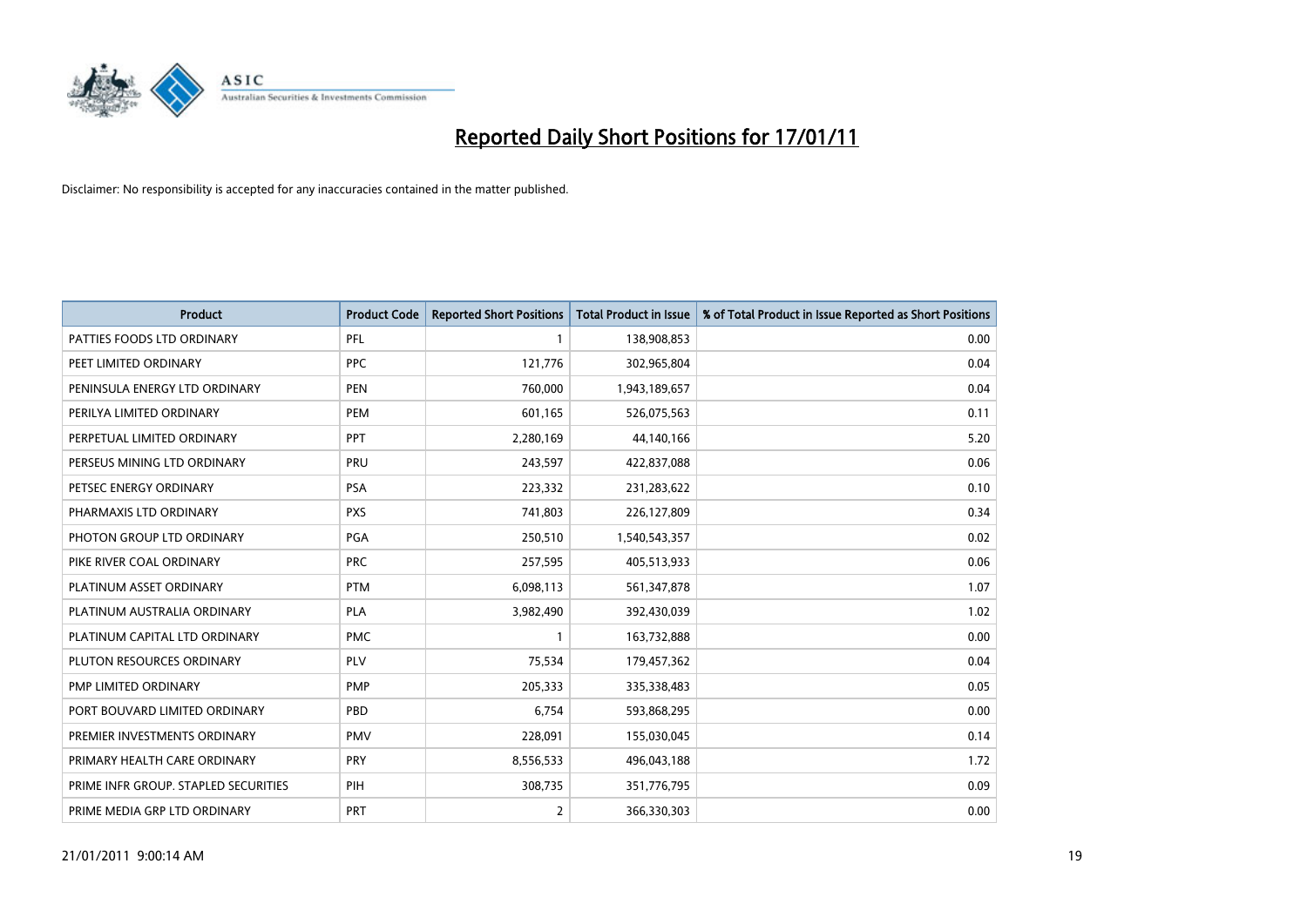

| <b>Product</b>                      | <b>Product Code</b> | <b>Reported Short Positions</b> | <b>Total Product in Issue</b> | % of Total Product in Issue Reported as Short Positions |
|-------------------------------------|---------------------|---------------------------------|-------------------------------|---------------------------------------------------------|
| PROGEN PHARMACEUTIC ORDINARY        | PGL                 | 151,596                         | 24,709,097                    | 0.61                                                    |
| PROGRAMMED ORDINARY                 | <b>PRG</b>          | 373,452                         | 118,169,908                   | 0.32                                                    |
| <b>PSIVIDA CORP CDI 1:1</b>         | <b>PVA</b>          | 6,878                           | 7,656,004                     | 0.09                                                    |
| <b>QANTAS AIRWAYS ORDINARY</b>      | QAN                 | 22,428,729                      | 2,265,123,620                 | 0.99                                                    |
| OBE INSURANCE GROUP ORDINARY        | <b>OBE</b>          | 16,964,032                      | 1,051,710,910                 | 1.60                                                    |
| OR NATIONAL LIMITED ORDINARY        | <b>ORN</b>          | 20,208,065                      | 2,440,000,000                 | 0.80                                                    |
| RAMELIUS RESOURCES ORDINARY         | <b>RMS</b>          | 37,248                          | 291,208,795                   | 0.01                                                    |
| RAMSAY HEALTH CARE ORDINARY         | <b>RHC</b>          | 2,154,015                       | 202,081,252                   | 1.07                                                    |
| RANGE RESOURCES LTD ORDINARY        | <b>RRS</b>          | 1,250,000                       | 1,221,149,147                 | 0.10                                                    |
| <b>RCR TOMLINSON ORDINARY</b>       | <b>RCR</b>          | 68,067                          | 131,892,672                   | 0.05                                                    |
| <b>REA GROUP ORDINARY</b>           | <b>REA</b>          | 26,512                          | 129,691,280                   | 0.01                                                    |
| <b>RECKON LIMITED ORDINARY</b>      | <b>RKN</b>          | 1,984                           | 133,384,060                   | 0.00                                                    |
| <b>RED FORK ENERGY ORDINARY</b>     | <b>RFE</b>          | 7,696                           | 139,535,000                   | 0.01                                                    |
| REED RESOURCES LTD ORDINARY         | <b>RDR</b>          | 268,205                         | 192,271,768                   | 0.14                                                    |
| <b>REGIS RESOURCES ORDINARY</b>     | <b>RRL</b>          | 923,582                         | 430,743,915                   | 0.20                                                    |
| RESMED INC CDI 10:1                 | <b>RMD</b>          | 5,662,132                       | 1,516,163,980                 | 0.37                                                    |
| <b>RESOLUTE MINING ORDINARY</b>     | <b>RSG</b>          | 1,943,439                       | 464,925,930                   | 0.43                                                    |
| RESOURCE AND INVEST. ORDINARY       | <b>RNI</b>          | 21,300                          | 119,155,974                   | 0.02                                                    |
| <b>RESOURCE GENERATION ORDINARY</b> | <b>RES</b>          | 189,371                         | 243,900,530                   | 0.07                                                    |
| RETAIL FOOD GROUP ORDINARY          | <b>RFG</b>          | 2,687                           | 107,275,258                   | 0.00                                                    |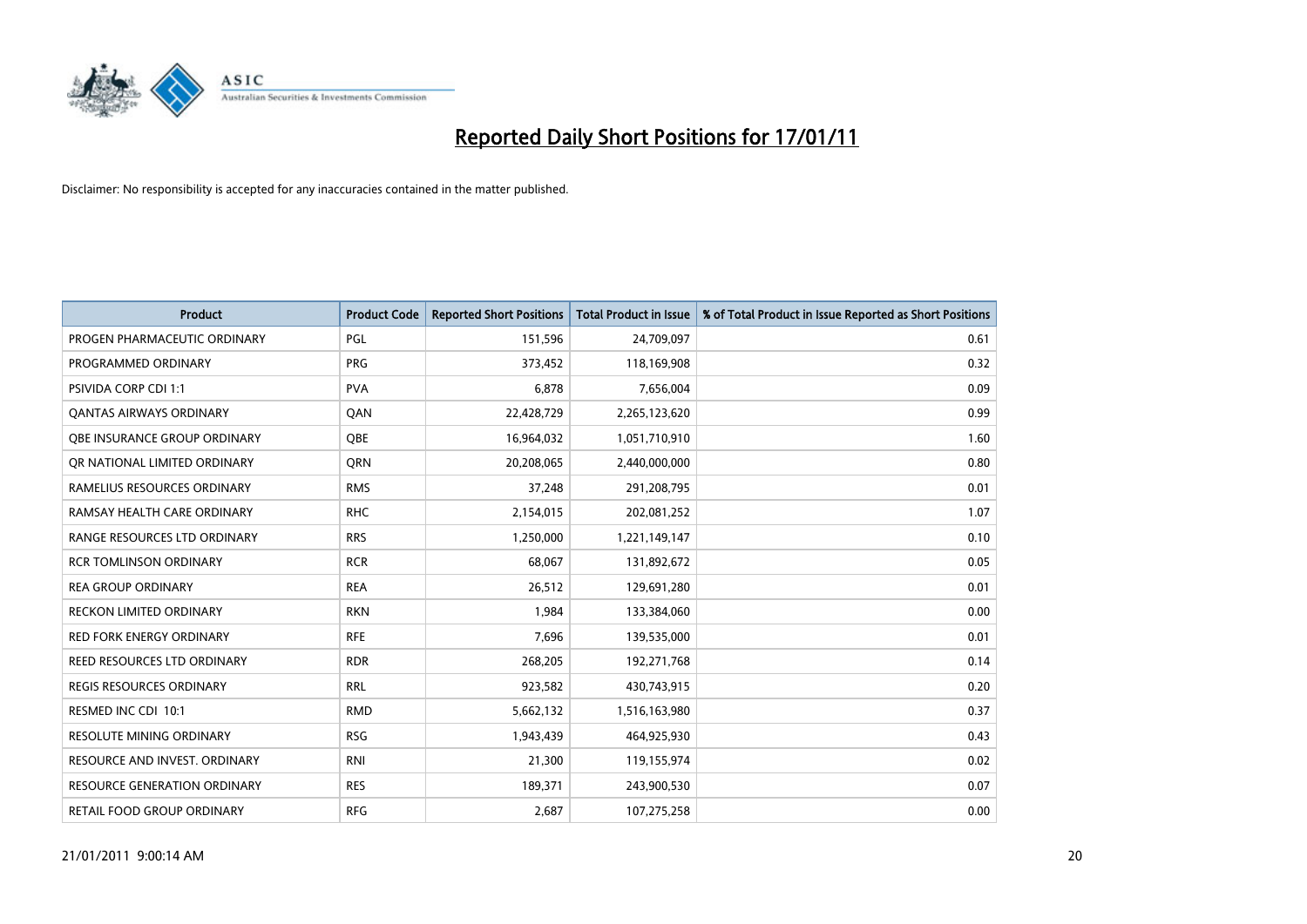

| <b>Product</b>                    | <b>Product Code</b> | <b>Reported Short Positions</b> | Total Product in Issue | % of Total Product in Issue Reported as Short Positions |
|-----------------------------------|---------------------|---------------------------------|------------------------|---------------------------------------------------------|
| REVERSE CORP LIMITED ORDINARY     | <b>REF</b>          | 25,141                          | 92,382,175             | 0.03                                                    |
| REX MINERALS LIMITED ORDINARY     | <b>RXM</b>          | 120,000                         | 150,296,760            | 0.08                                                    |
| <b>RHG LIMITED ORDINARY</b>       | <b>RHG</b>          | 65,415                          | 318,745,978            | 0.01                                                    |
| RIDLEY CORPORATION ORDINARY       | <b>RIC</b>          | 53,946                          | 307,817,071            | 0.02                                                    |
| RIO TINTO LIMITED ORDINARY        | <b>RIO</b>          | 11,899,058                      | 435,758,720            | 2.72                                                    |
| <b>RIVERCITY MOTORWAY STAPLED</b> | <b>RCY</b>          | 132,000                         | 957,010,115            | 0.01                                                    |
| RIVERSDALE MINING ORDINARY        | <b>RIV</b>          | 1,312,374                       | 236,696,188            | 0.55                                                    |
| ROBUST RESOURCES ORDINARY         | <b>ROL</b>          | 3,300                           | 84,144,097             | 0.00                                                    |
| ROC OIL COMPANY ORDINARY          | <b>ROC</b>          | 6,048,320                       | 713,154,560            | 0.85                                                    |
| RP DATA LTD ORDINARY              | <b>RPX</b>          | 111,911                         | 149,246,421            | 0.07                                                    |
| <b>RURALCO HOLDINGS ORDINARY</b>  | <b>RHL</b>          | 91,506                          | 55,019,284             | 0.17                                                    |
| SAI GLOBAL LIMITED ORDINARY       | SAI                 | 176,446                         | 197,910,346            | 0.07                                                    |
| SALMAT LIMITED ORDINARY           | <b>SLM</b>          | 79.803                          | 159,749,049            | 0.05                                                    |
| SANDFIRE RESOURCES ORDINARY       | <b>SFR</b>          | 16,748                          | 148, 167, 539          | 0.01                                                    |
| <b>SANTOS LTD ORDINARY</b>        | <b>STO</b>          | 4,581,245                       | 874,177,027            | 0.50                                                    |
| SARACEN MINERAL ORDINARY          | SAR                 | 391,579                         | 492,151,415            | 0.07                                                    |
| SEDGMAN LIMITED ORDINARY          | <b>SDM</b>          | 325,627                         | 207,997,898            | 0.15                                                    |
| SEEK LIMITED ORDINARY             | <b>SEK</b>          | 1,133,490                       | 336,584,488            | 0.33                                                    |
| SENETAS CORPORATION ORDINARY      | <b>SEN</b>          | 756,999                         | 463,105,195            | 0.16                                                    |
| SERVCORP LIMITED ORDINARY         | SRV                 | 154,460                         | 98,440,807             | 0.15                                                    |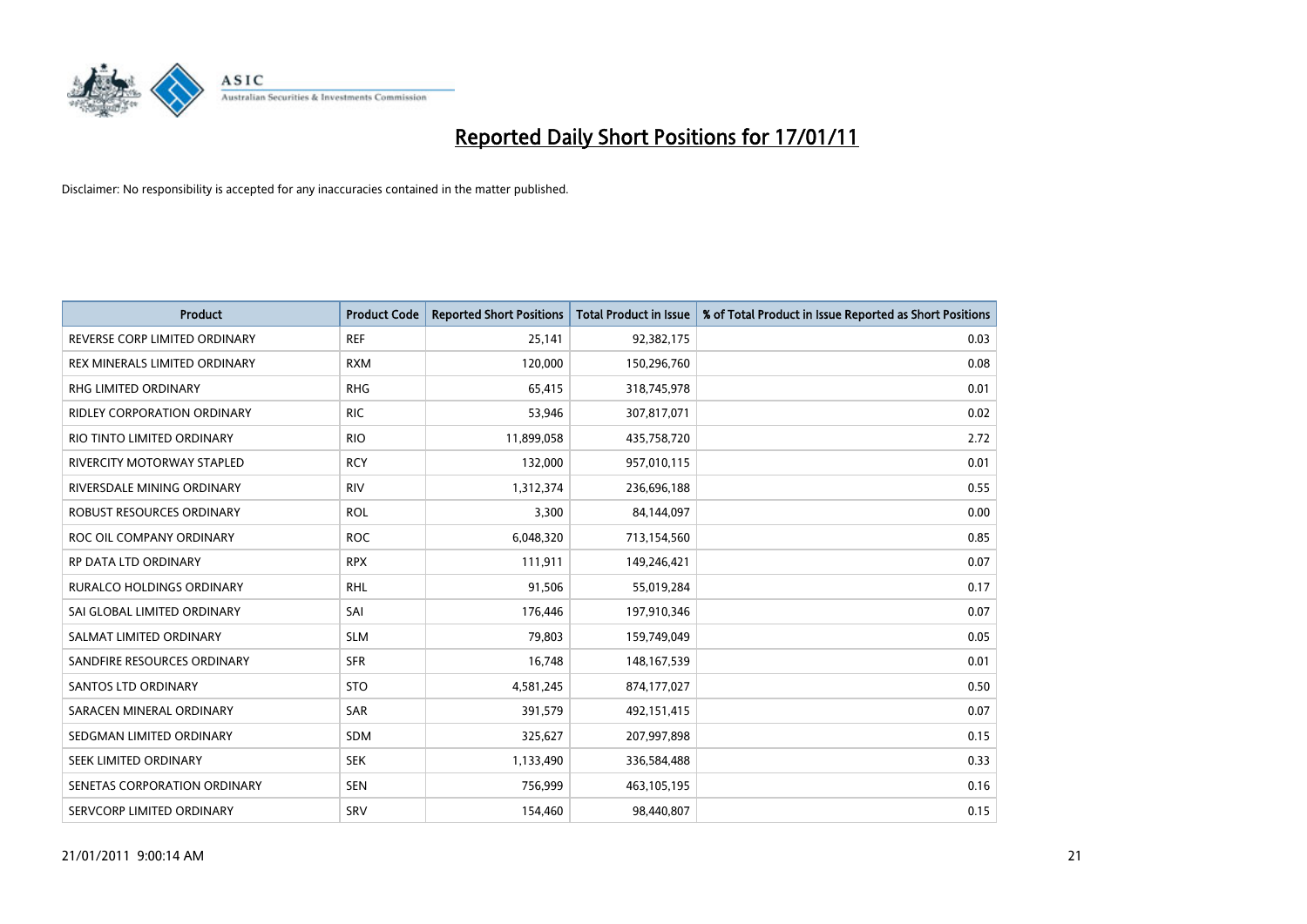

| <b>Product</b>                           | <b>Product Code</b> | <b>Reported Short Positions</b> | Total Product in Issue | % of Total Product in Issue Reported as Short Positions |
|------------------------------------------|---------------------|---------------------------------|------------------------|---------------------------------------------------------|
| SERVICE STREAM ORDINARY                  | <b>SSM</b>          | 344,663                         | 283,418,867            | 0.12                                                    |
| SEVEN GROUP HOLDINGS ORDINARY            | <b>SVW</b>          | 271,763                         | 305,410,281            | 0.09                                                    |
| SIGMA PHARMACEUTICAL ORDINARY            | <b>SIP</b>          | 11,085,458                      | 1,178,626,572          | 0.96                                                    |
| SILEX SYSTEMS ORDINARY                   | <b>SLX</b>          | 179,356                         | 166,106,391            | 0.10                                                    |
| SILVER LAKE RESOURCE ORDINARY            | <b>SLR</b>          | 290,752                         | 178,882,838            | 0.17                                                    |
| SIMS METAL MGMT LTD ORDINARY             | SGM                 | 3,271,898                       | 204,921,757            | 1.61                                                    |
| SINGAPORE TELECOMM. CHESS DEPOSITARY INT | SGT                 | 3,561,977                       | 323,457,097            | 1.08                                                    |
| SKILLED GROUP LTD ORDINARY               | <b>SKE</b>          | 270,797                         | 190,738,408            | 0.13                                                    |
| SKY CITY ENTERTAIN, ORDINARY             | <b>SKC</b>          | 3,130,742                       | 575,114,687            | 0.54                                                    |
| <b>SKY NETWORK ORDINARY</b>              | <b>SKT</b>          | 258,144                         | 389,139,785            | 0.07                                                    |
| SMS MANAGEMENT, ORDINARY                 | <b>SMX</b>          | 136,533                         | 67,661,358             | 0.21                                                    |
| SONIC HEALTHCARE ORDINARY                | <b>SHL</b>          | 5,805,867                       | 388,429,875            | 1.51                                                    |
| SOUL PATTINSON (W.H) ORDINARY            | SOL                 | 29,309                          | 238,640,580            | 0.01                                                    |
| SP AUSNET STAPLED SECURITIES             | SPN                 | 8,739,395                       | 2,795,115,439          | 0.30                                                    |
| SPARK INFRASTRUCTURE STAPLED NOTE & UNIT | SKI                 | 9,210,394                       | 1,326,734,264          | 0.69                                                    |
| SPDR 200 FUND ETF UNITS                  | <b>STW</b>          | 8                               | 58,239,159             | 0.00                                                    |
| SPECIALTY FASHION ORDINARY               | <b>SFH</b>          | 1,522,023                       | 191,268,264            | 0.79                                                    |
| SPHERE MINERALS LTD ORDINARY             | <b>SPH</b>          | 7,507                           | 171,348,151            | 0.00                                                    |
| SPOTLESS GROUP LTD ORDINARY              | <b>SPT</b>          | 3,064,366                       | 261,070,153            | 1.15                                                    |
| ST BARBARA LIMITED ORDINARY              | <b>SBM</b>          | 3,212,533                       | 325,615,389            | 1.00                                                    |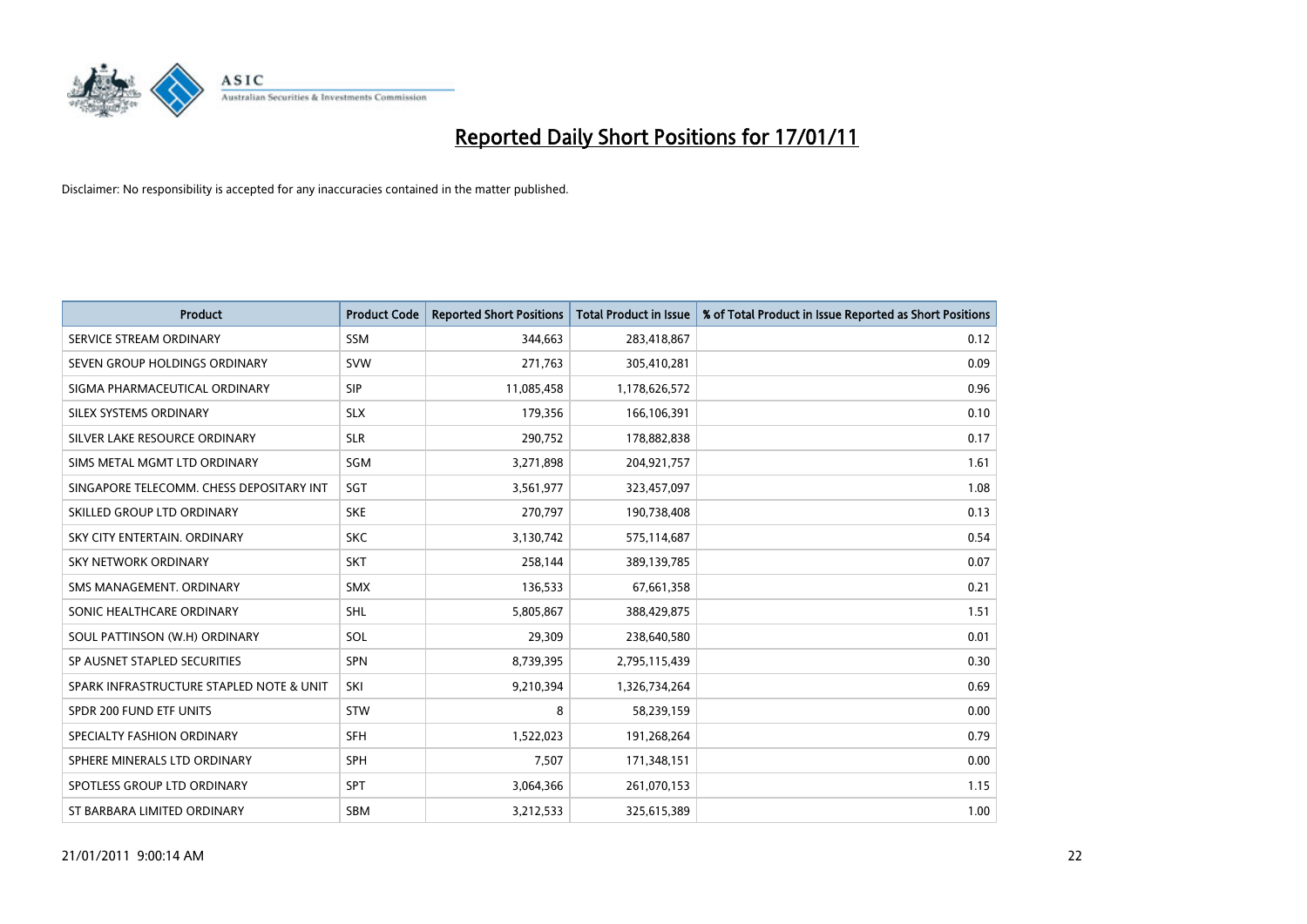

| <b>Product</b>                       | <b>Product Code</b> | <b>Reported Short Positions</b> | Total Product in Issue | % of Total Product in Issue Reported as Short Positions |
|--------------------------------------|---------------------|---------------------------------|------------------------|---------------------------------------------------------|
| STAGING CONNECTIONS ORDINARY         | <b>STG</b>          | 2,917,189                       | 78,317,726             | 3.72                                                    |
| STANMORE COAL LTD ORDINARY           | <b>SMR</b>          | 17,231                          | 86,750,738             | 0.02                                                    |
| STH AMERICAN COR LTD ORDINARY        | SAY                 | 9,200                           | 233,651,371            | 0.00                                                    |
| STHN CROSS MEDIA ORDINARY            | SXL                 | 452,787                         | 378,827,750            | 0.11                                                    |
| STOCKLAND UNITS/ORD STAPLED          | SGP                 | 11,351,514                      | 2,383,036,717          | 0.46                                                    |
| STRAITS RESOURCES ORDINARY           | SRL                 | 3,122,155                       | 255,203,613            | 1.21                                                    |
| <b>STW COMMUNICATIONS ORDINARY</b>   | SGN                 | 386,063                         | 364,310,964            | 0.11                                                    |
| SUNCORP GROUP LTD ORDINARY           | <b>SUN</b>          | 3,761,622                       | 1,281,390,524          | 0.29                                                    |
| SUNDANCE RESOURCES ORDINARY          | SDL                 | 4,620,876                       | 2,711,645,932          | 0.17                                                    |
| SUNLAND GROUP LTD ORDINARY           | <b>SDG</b>          | 70,519                          | 226,093,183            | 0.02                                                    |
| SUPER RET REP LTD ORDINARY           | <b>SUL</b>          | 116,638                         | 129,002,619            | 0.09                                                    |
| SWICK MINING ORDINARY                | <b>SWK</b>          | 1,548                           | 236,724,970            | 0.00                                                    |
| SYMEX HOLDINGS ORDINARY              | <b>SYM</b>          | 6,633                           | 125,037,628            | 0.01                                                    |
| <b>TABCORP HOLDINGS LTD ORDINARY</b> | <b>TAH</b>          | 1,642,766                       | 684,918,140            | 0.24                                                    |
| <b>TALENT2 INTERNATION ORDINARY</b>  | <b>TWO</b>          | $\overline{7}$                  | 141,694,125            | 0.00                                                    |
| TANAMI GOLD NL ORDINARY              | <b>TAM</b>          | 19,601                          | 260,947,676            | 0.01                                                    |
| TAP OIL LIMITED ORDINARY             | <b>TAP</b>          | 206,244                         | 240,967,311            | 0.09                                                    |
| TASSAL GROUP LIMITED ORDINARY        | <b>TGR</b>          | 130,432                         | 146,304,404            | 0.08                                                    |
| <b>TATTS GROUP LTD ORDINARY</b>      | <b>TTS</b>          | 9,894,020                       | 1,300,888,465          | 0.78                                                    |
| TECHNOLOGY ONE ORDINARY              | <b>TNE</b>          | 12                              | 303,098,455            | 0.00                                                    |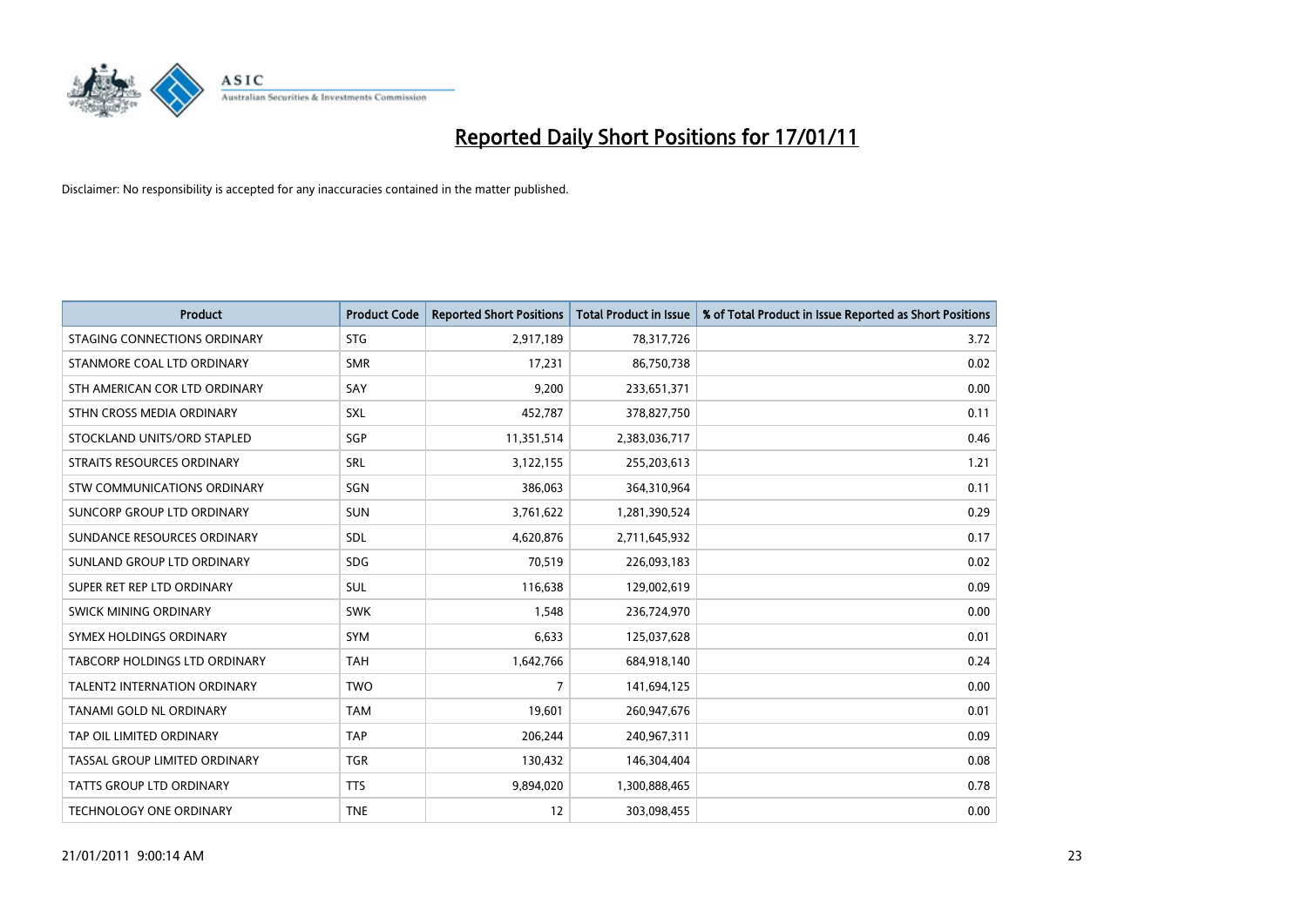

| <b>Product</b>                          | <b>Product Code</b> | <b>Reported Short Positions</b> | <b>Total Product in Issue</b> | % of Total Product in Issue Reported as Short Positions |
|-----------------------------------------|---------------------|---------------------------------|-------------------------------|---------------------------------------------------------|
| TELECOM CORPORATION ORDINARY            | <b>TEL</b>          | 17,161,500                      | 1,924,622,088                 | 0.90                                                    |
| TELSTRA CORPORATION. ORDINARY           | <b>TLS</b>          | 9,791,530                       | 12,443,074,357                | 0.07                                                    |
| TEN NETWORK HOLDINGS ORDINARY           | <b>TEN</b>          | 14,188,500                      | 1,045,236,720                 | 1.36                                                    |
| TERANGA GOLD CORP CDI 1:1               | <b>TGZ</b>          | 84,494                          | 156,154,864                   | 0.05                                                    |
| TFS CORPORATION LTD ORDINARY            | <b>TFC</b>          | 64,248                          | 227,360,909                   | 0.02                                                    |
| THE REJECT SHOP ORDINARY                | <b>TRS</b>          | 264,641                         | 26,033,570                    | 1.03                                                    |
| THOR MINING PLC CHESS DEPOSITARY        | <b>THR</b>          | 2,307                           | 288,754,017                   | 0.00                                                    |
| THUNDELARRA EXPLOR, ORDINARY            | <b>THX</b>          | 7,712                           | 153,412,482                   | 0.01                                                    |
| TIMBERCORP LIMITED ORDINARY             | <b>TIM</b>          | 90,074                          | 352,071,429                   | 0.02                                                    |
| <b>TISHMAN SPEYER UNITS</b>             | <b>TSO</b>          | 74,427                          | 338,440,904                   | 0.02                                                    |
| TNG LIMITED ORDINARY                    | <b>TNG</b>          | 4,321                           | 258,055,076                   | 0.00                                                    |
| TOLL HOLDINGS LTD ORDINARY              | <b>TOL</b>          | 13,576,403                      | 706,577,616                   | 1.91                                                    |
| TORO ENERGY LIMITED ORDINARY            | <b>TOE</b>          | 96,804                          | 964,936,676                   | 0.01                                                    |
| <b>TOWER AUSTRALIA ORDINARY</b>         | <b>TAL</b>          | 181,918                         | 419,652,394                   | 0.04                                                    |
| <b>TOWER LIMITED ORDINARY</b>           | <b>TWR</b>          | 690,119                         | 260,821,111                   | 0.26                                                    |
| TOX FREE SOLUTIONS ORDINARY             | <b>TOX</b>          | 92,237                          | 91,855,500                    | 0.09                                                    |
| TPG TELECOM LIMITED ORDINARY            | <b>TPM</b>          | 2,736,539                       | 775,522,421                   | 0.35                                                    |
| TRANSFIELD SERV INFR STAPLED SECURITIES | <b>TSI</b>          | 215,280                         | 434,862,971                   | 0.05                                                    |
| <b>TRANSFIELD SERVICES ORDINARY</b>     | <b>TSE</b>          | 2,012,138                       | 516,941,447                   | 0.38                                                    |
| TRANSPACIFIC INDUST. ORDINARY           | <b>TPI</b>          | 19,990,991                      | 960,638,735                   | 2.08                                                    |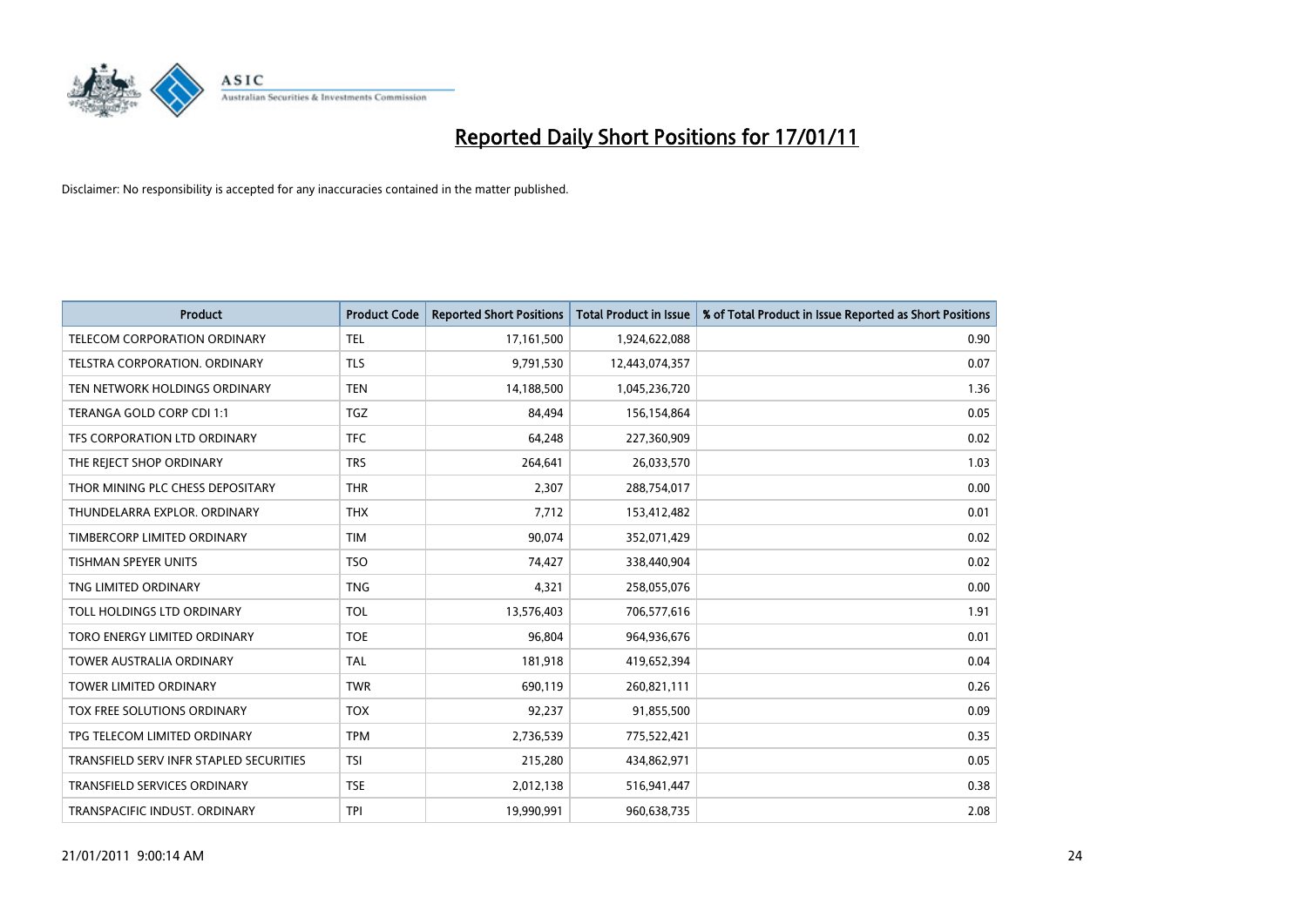

| <b>Product</b>                            | <b>Product Code</b> | <b>Reported Short Positions</b> | Total Product in Issue | % of Total Product in Issue Reported as Short Positions |
|-------------------------------------------|---------------------|---------------------------------|------------------------|---------------------------------------------------------|
| TRANSURBAN GROUP TRIPLE STAPLED SEC.      | <b>TCL</b>          | 2,043,698                       | 1,441,290,633          | 0.15                                                    |
| TRINITY GROUP STAPLED SECURITIES          | <b>TCO</b>          | 3,419                           | 231,701,539            | 0.00                                                    |
| TROY RESOURCES NL ORDINARY                | <b>TRY</b>          | 68.876                          | 87,494,823             | 0.07                                                    |
| UGL LIMITED ORDINARY                      | <b>UGL</b>          | 6,041,594                       | 166,028,705            | 3.65                                                    |
| UNILIFE CORPORATION CDI US PROHIBITED     | <b>UNS</b>          | 748,288                         | 272,744,111            | 0.26                                                    |
| UXC LIMITED ORDINARY                      | <b>UXC</b>          | 31,147                          | 305,789,718            | 0.01                                                    |
| VALAD PROPERTY GROUP STAPLED US PROHIBIT. | <b>VPG</b>          | 3,858,073                       | 115,108,116            | 3.35                                                    |
| <b>VDM GROUP LIMITED ORDINARY</b>         | <b>VMG</b>          | 11,116                          | 193,127,749            | 0.01                                                    |
| VENTURE MINERALS ORDINARY                 | <b>VMS</b>          | 6,500                           | 220,943,592            | 0.00                                                    |
| <b>VILLAGE ROADSHOW LTD ORDINARY</b>      | <b>VRL</b>          | 450                             | 151,668,100            | 0.00                                                    |
| <b>VIRGIN BLUE HOLDINGS ORDINARY</b>      | <b>VBA</b>          | 7,667,637                       | 2,210,197,600          | 0.35                                                    |
| <b>VISION GROUP HLDGS ORDINARY</b>        | <b>VGH</b>          | 78,000                          | 73,583,806             | 0.11                                                    |
| <b>VITA GROUP LTD ORDINARY</b>            | <b>VTG</b>          | 75,190                          | 142,499,800            | 0.05                                                    |
| VITERRA INC CDI 1:1                       | <b>VTA</b>          | 4,177                           | 68,629,939             | 0.01                                                    |
| <b>WAREHOUSE GROUP ORDINARY</b>           | <b>WHS</b>          | 37,636                          | 311,195,868            | 0.01                                                    |
| <b>WATPAC LIMITED ORDINARY</b>            | <b>WTP</b>          | 63,550                          | 183,341,382            | 0.02                                                    |
| <b>WDS LIMITED ORDINARY</b>               | <b>WDS</b>          | 703                             | 143,107,458            | 0.00                                                    |
| WEBJET LIMITED ORDINARY                   | <b>WEB</b>          | 66,346                          | 77,661,278             | 0.09                                                    |
| <b>WESFARMERS LIMITED ORDINARY</b>        | <b>WES</b>          | 20,029,765                      | 1,005,185,775          | 1.95                                                    |
| WESFARMERS LIMITED PARTIALLY PROTECTED    | <b>WESN</b>         | 1,069,355                       | 151,886,387            | 0.69                                                    |